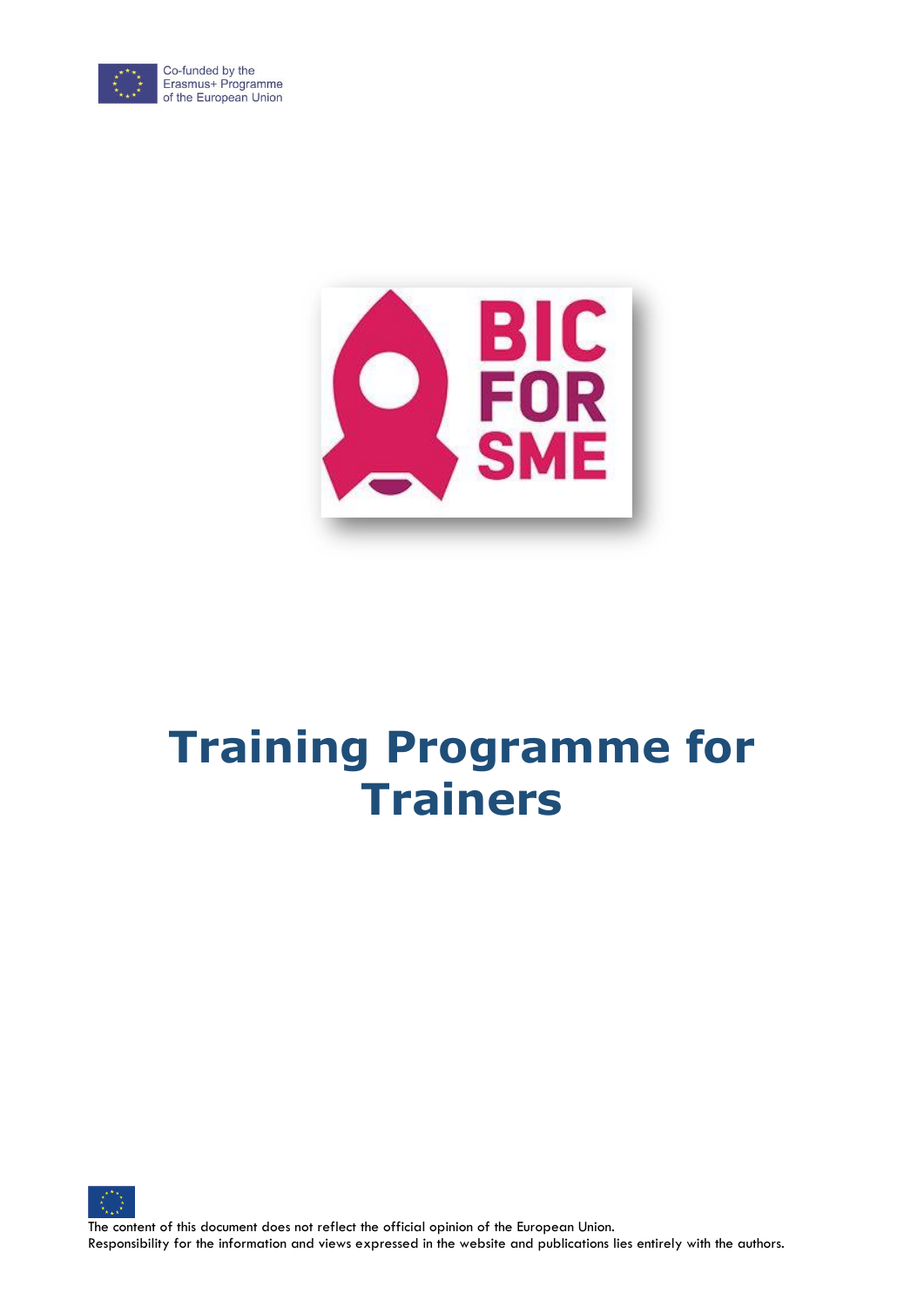## **Introduction**

The following training programme was developed as part of the BIC for SME project which aims to provide concrete tools for training of:

- Entrepreneurs (both early-stage and experienced entrepreneurs), in areas of innovative entrepreneurship
- Training / education / mentoring / coaching / support staff of the participating organizations (whether they are experienced or just starting in their training career).
- Independent trainers / educators / mentors / coaches (whether they are experienced or just starting in their training career).

The BIC for SME project completed a need analysis addressing both the demand and the offer of innovation training in the enterprise / business sector. An online survey was created addressing the two classes of stakeholder: The Entrepreneurs (demand) and Innovation Trainers (offer). The outcomes of the need analysis have been used as input for the design of the present training programme.

The needs analysis survey asked entrepreneurs and trainers about preferred competences, methods of assessment, learning preferences, tools, etc. In the lead up to and during the pilot process, we invited all interested users in learning the results of the survey, to consult it.

Based on the partners' work as innovation and entrepreneurship providers and EFMD's experience in management development and relevant entrepreneurship courses and trainings, 12 priority areas for innovation in small and micro enterprises and innovation for entrepreneurship were identified. The 12 priority areas eventually became the 10 Modules of the BIC for SME Trainers Training Program. These 12 priority areas were supported by relevant literature reviews as well as relevant EU frameworks such as the EU EntreCompe and ECVET frameworks with a focus on issues such as assessing entrepreneurship curriculums and modules related particularly to starting (and developing) a business

Two target groups were involved: entrepreneurs and trainers. They used two separate online surveys to give their opinion on the different subjects, their importance for innovation entrepreneurship and the most appropriate methodologies for teaching and assessing each one of them.

## **Aim of the Training Programme**

The main aim of the training programme is to strengthen the skills, knowledge and tools for professional trainers of SMEs, based on the needs analysis conducted through an international sample of Innovation Trainers. In particular, the Training Path for Innovation Trainers also seeks to provide tools, methods and processes which will be useful during all stages of Company Development. As well as being developed for use by experienced trainers, those starting out on an enterprise / business training / coaching / mentoring career will be able to use them in order to structure and deliver their own programmes.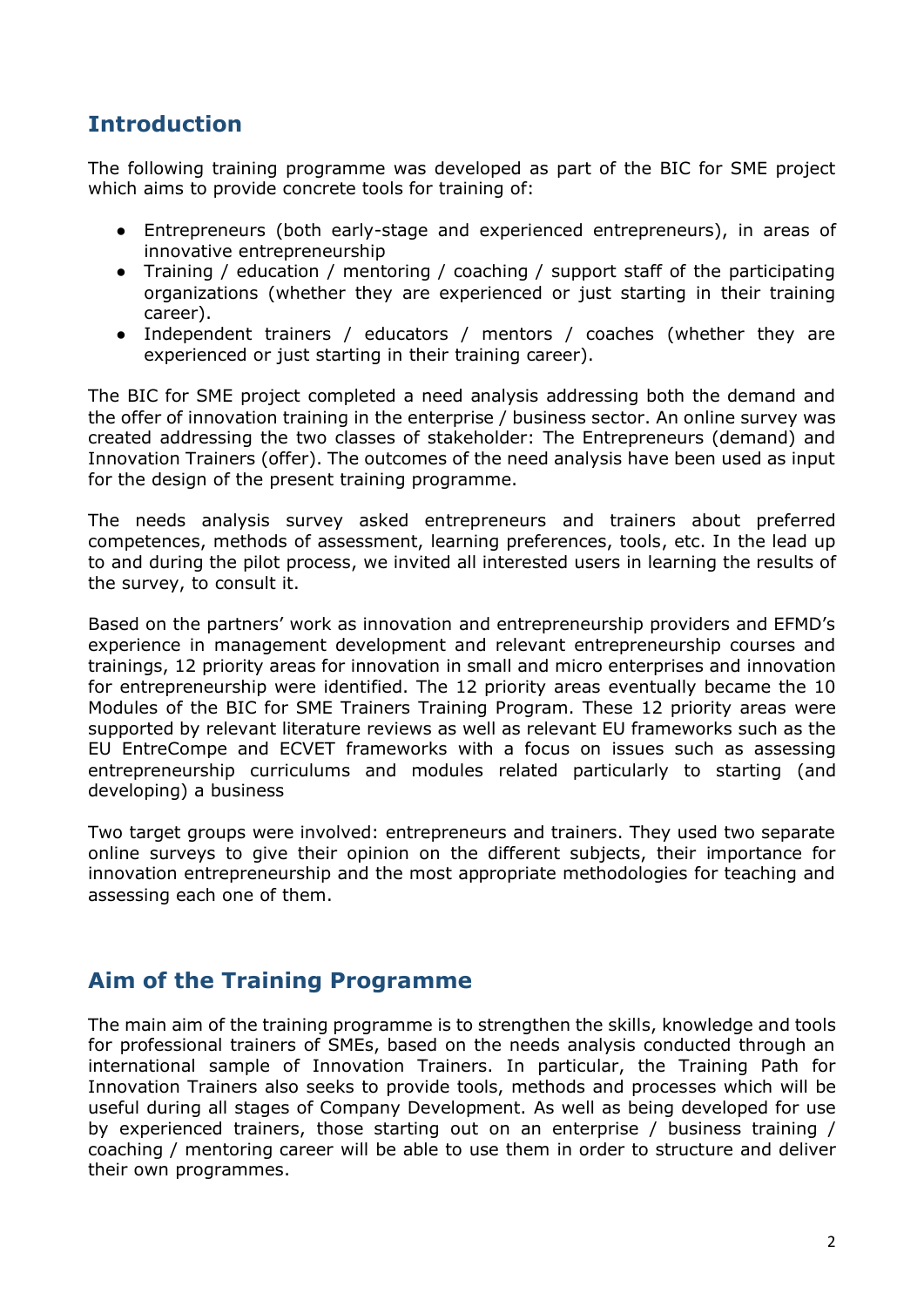#### **Learning outcomes**

The Trainers, at the end of the training programme, will gain more experience on real life case studies, tools, materials, methodologies and training methods which they can use to transfer/impart practical business innovation and development concepts to entrepreneurs. The assessment of the acquired competence will be performed in general by providing the students/clients of the trainers with an initial and a final test procedure. Such tests provide a diagnostic or a self-assessment of entrepreneurial skills, generating a score, which corresponds to a degree of expertise. A specific diagnostic tool for trainers has been developed as part of the BIC for SME project. For some modules, group activities can be foreseen. The key learning outcomes for each module are noted in the module descriptors below under 'Output competencies'.

# **Duration and Delivery**

The training programme is set on a total duration of 163 hours, but being very flexible it can be adapted to the specific needs of each participating group. Users may go through the material from start to finish or, depending on their stage of development, they may focus on specific, select modules.

A related Manual for Trainers gives specific detail on how to utilize all of the project outputs from assessing users' capabilities and competencies, to developing a learning plan and using the learning materials.

The training programme has been developed with regard for standards and methodology for preparation of ECVET non-formal training programmes including:

- Introduction with definition of: training aim, total amount of teaching hours, modules, target group definitions, prerequisites for participation and teacher profiles;
- Modules which will include: module description, total amount of teaching hours, units, target group definitions, prerequisites for participation, teacher profiles, description of the procedures and criteria for assessment;
- Description of units with: teacher profiles, list of materials and infrastructure, description of learning outcomes (knowledge, skills, competences, content).

## **Description of Target Users**

The training programme for Innovation Trainers can be useful for trainers with different professional experience, whether they are new to training or whether they are experienced. The key training concepts, the tools, methodologies and the training materials, etc. can be useful for other target users, which are also referred to trainers at different times (beginners, medium experience and senior trainers). Indeed, the Programme has been developed with consideration for trainers who are about to start their own business, and for those who wish to restructure and formalise their current training methodologies.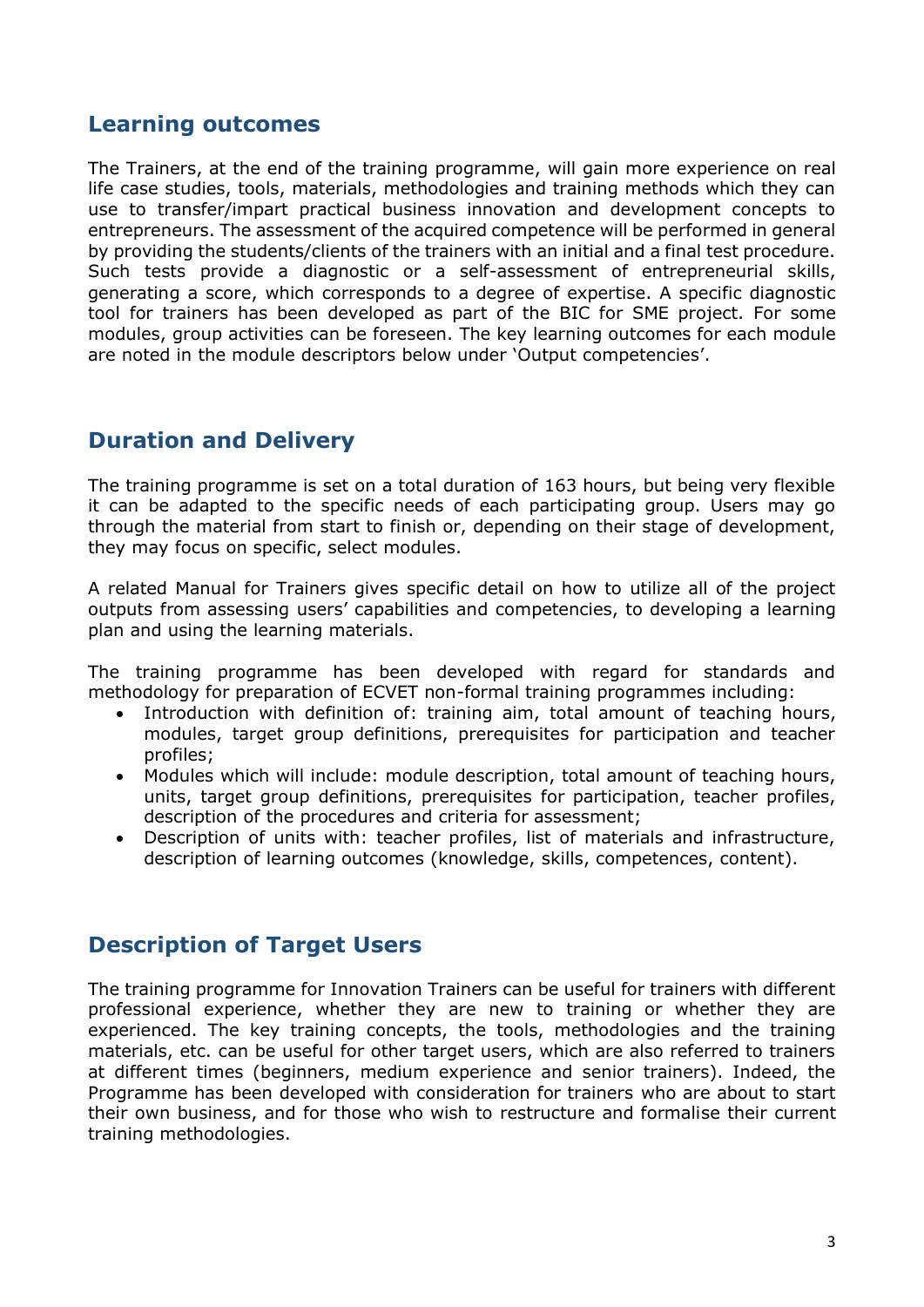# **Training Modules of the Course**

Following the results of the need analysis, the course is broken down into 12 modules, each one regarding a specific topic:

- 1. Methodologies for idea creation and creation of business proposals
- 2. Product and/or services innovation strategies
- 3. Human resources management
- 4. Administration and management of legal issues
- 5. Marketing & communications
- 6. Fundraising or Financial awareness
- 7. Financial management and sustainability
- 8. Sales management
- 9. IT and digital resources management
- 10. Networking and cooperation
- 11. Methodologies for internationalization
- 12. Managing and Evaluating the Performance of the Business

Eventually, and similar to the entrepreneurs training programme, 10 Modules were developed as follows:

- 1. Creating Ideas, Creating a Business
- 2. Adding Value through Innovation
- 3. Managing the Human Aspect of the Business
- 4. Staying on the Right Side of the Law
- 5. Connecting with your Audience and Growing your Sales
- 6. Getting Money to Start, Grow and Sustain your Business
- 7. Using Technology to help your Business
- 8. Connecting with People and Making them Work for You
- 9. Going International
- 10. How is my Business Doing?

Below is the detail of each training module: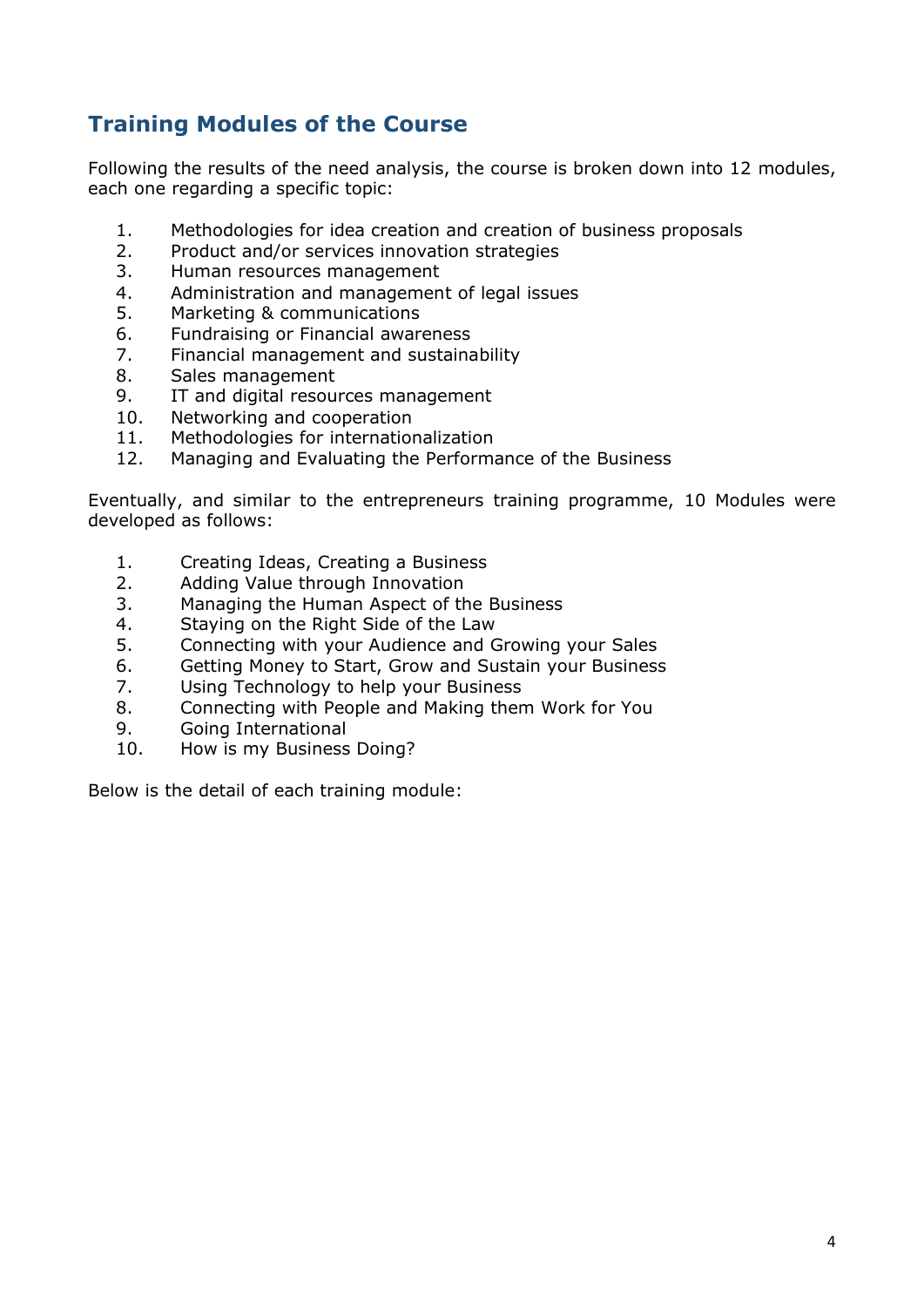|                                        | <b>CREATING IDEAS, CREATING A BUSINESS</b><br>1.                                                                                                                                                                                                                                                                                                                                                                                                                                                                                                                                                                                                                                                                                                                                                                                                                                                                                                                                                                                                                                                                                                                                                                                           |  |  |
|----------------------------------------|--------------------------------------------------------------------------------------------------------------------------------------------------------------------------------------------------------------------------------------------------------------------------------------------------------------------------------------------------------------------------------------------------------------------------------------------------------------------------------------------------------------------------------------------------------------------------------------------------------------------------------------------------------------------------------------------------------------------------------------------------------------------------------------------------------------------------------------------------------------------------------------------------------------------------------------------------------------------------------------------------------------------------------------------------------------------------------------------------------------------------------------------------------------------------------------------------------------------------------------------|--|--|
| <b>Module Objective</b>                | To provide the target users with competences, methodologies<br>and tools to support entrepreneurs in defining the structure and<br>the processes of a new business, understanding and evaluating<br>potential impact of a business idea. Please note: Module 2 deals<br>with innovation in areas of new products, services, processes,<br>etc.                                                                                                                                                                                                                                                                                                                                                                                                                                                                                                                                                                                                                                                                                                                                                                                                                                                                                             |  |  |
| n. hrs                                 | 18                                                                                                                                                                                                                                                                                                                                                                                                                                                                                                                                                                                                                                                                                                                                                                                                                                                                                                                                                                                                                                                                                                                                                                                                                                         |  |  |
| <b>Content of the</b><br><b>Module</b> | 1. Creating a Business<br>Description of the main feature of a business idea, taking into<br>account all the contextual aspects which can determine the<br>success or the failure of a business. Definition of concepts<br>such as value proposition, target customer, total available<br>market, etc. Market, customer and industry analysis (also<br>addressed in Module 2 (innovation). Defining the opportunity<br>/ problem being addressed, validating market demand and<br>competitive analysis.<br>2. Analyse, assess and plan the development of a<br>business idea<br>Project Description / Definition and 'how' the product /<br>service is delivered (also addressed in Module 2). Assessing<br>social impacts and sustainability (where relevant). Strategy<br>and Operational Planning, Marketing and Sales, Operations /<br>Technical Elements and Team. Assessing and planning for<br>financial issues such as: funding needs, sources of funding,<br>financial analysis and financial management, risks and<br>contingency planning (addressed in Module 6). Presenting the<br>business to key stakeholders and potential investors (also<br>addressed in Module 6). Using Practical Tools / Supporting<br>Documentation. |  |  |
| Output<br>competences                  | At the end of the module the user will develop or strengthen the<br>following competences/capabilities:<br>Define and create a structured business model from an<br>idea.<br>• Develop and assess a business plan and a business plan<br>summary / one-pager.<br>Present a pitch regarding a business idea to key<br>$\bullet$<br>stakeholders.<br>• Engage with key stakeholders to validate the business<br>idea in terms of market demand, technology and finance.<br>• Evaluate and debate the reasons for, and benefits of,<br>business planning and business plans.<br>• Apply knowledge from other modules of the programme<br>(especially Modules 2 and 6) so as to develop a robust,<br>sustainable business plan.                                                                                                                                                                                                                                                                                                                                                                                                                                                                                                                |  |  |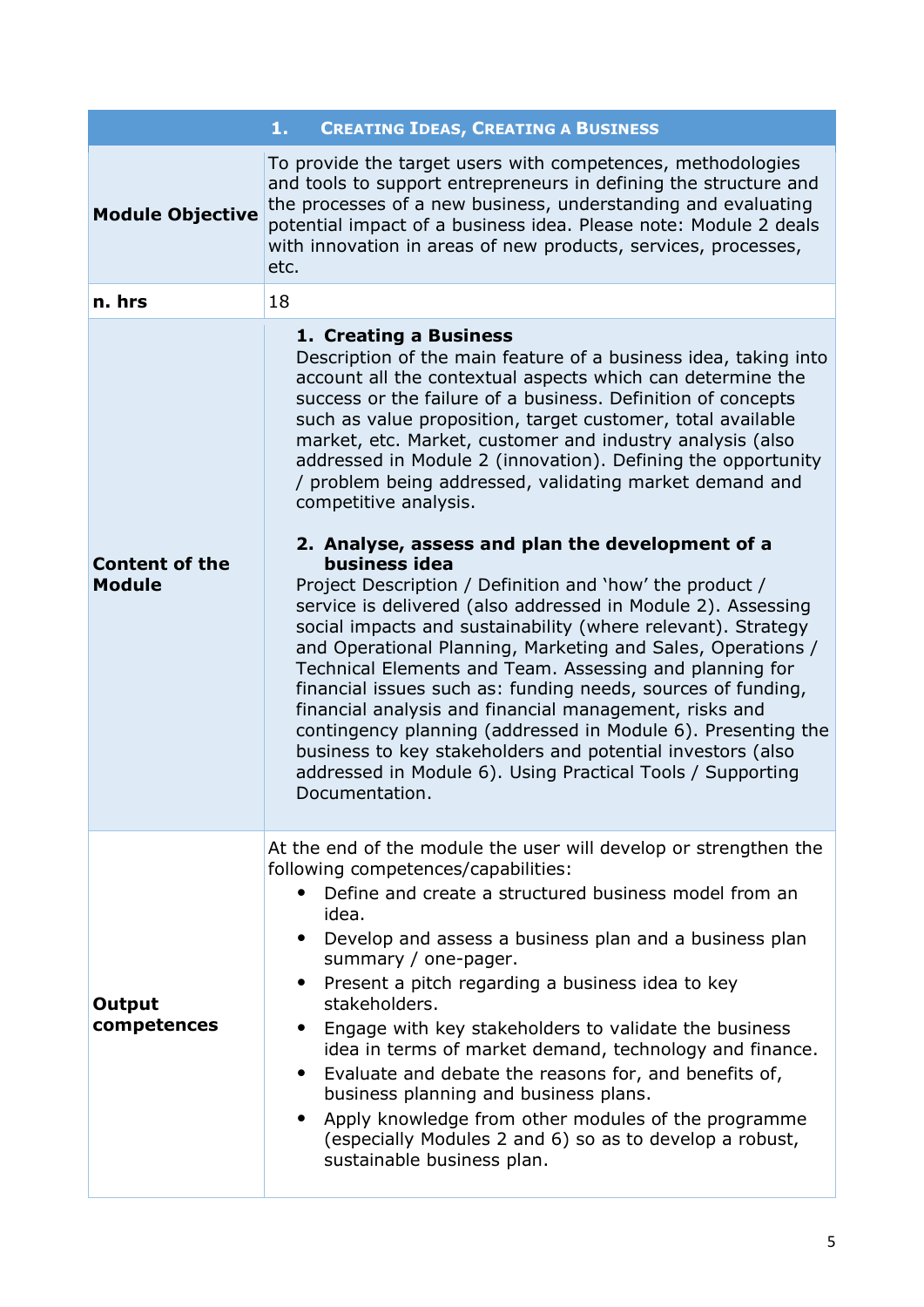| <b>Methodology and</b><br>tools       | Module 1 will be provided in two parts: in the first part (4 hrs)<br>basic concepts of the topic will be transferred to the target<br>audience through frontal lessons. Teachers/Trainers can use<br>PowerPoint slides, blackboard, online whiteboards, case studies<br>and examples; in the second part (14 hrs), after the basic<br>concepts have been transferred, a peer learning training method<br>for trainers will be implemented through a project work where<br>participating trainers, mentors, etc., are split in small groups (3-<br>5) each one working on a specific business idea. At the end of<br>the project work, each group will deliver a complete Business<br>Canvas Model and present their work in a 5-min pitch context.<br>They can be provided with training materials for offline study.<br>The tools used in this module are: Business Model Canvas, Buyer<br>utility map, Price corridor of the mass.<br>A trainer can use a guest speaker/case study (successful<br>entrepreneur). |                                                                                                 |  |
|---------------------------------------|--------------------------------------------------------------------------------------------------------------------------------------------------------------------------------------------------------------------------------------------------------------------------------------------------------------------------------------------------------------------------------------------------------------------------------------------------------------------------------------------------------------------------------------------------------------------------------------------------------------------------------------------------------------------------------------------------------------------------------------------------------------------------------------------------------------------------------------------------------------------------------------------------------------------------------------------------------------------------------------------------------------------|-------------------------------------------------------------------------------------------------|--|
| <b>Training</b><br>methods            | <b>Frontal lessons</b><br>⊠<br>Case Analysis<br>❏<br>⊠ Group search<br>Individual study<br>⊠                                                                                                                                                                                                                                                                                                                                                                                                                                                                                                                                                                                                                                                                                                                                                                                                                                                                                                                       | Stage<br>❏<br>$\Box$ Project work<br>Individual project<br>$\Box$<br><b>Tutorials</b><br>$\Box$ |  |
| <b>Assessment</b><br>system and tools | At the beginning of the module, a quick self-assessment or<br>diagnostic test will be provided to participants, with reference to<br>the topics of the module. At the end of the module, the audience<br>will assess the project work and the pitch of each team.                                                                                                                                                                                                                                                                                                                                                                                                                                                                                                                                                                                                                                                                                                                                                  |                                                                                                 |  |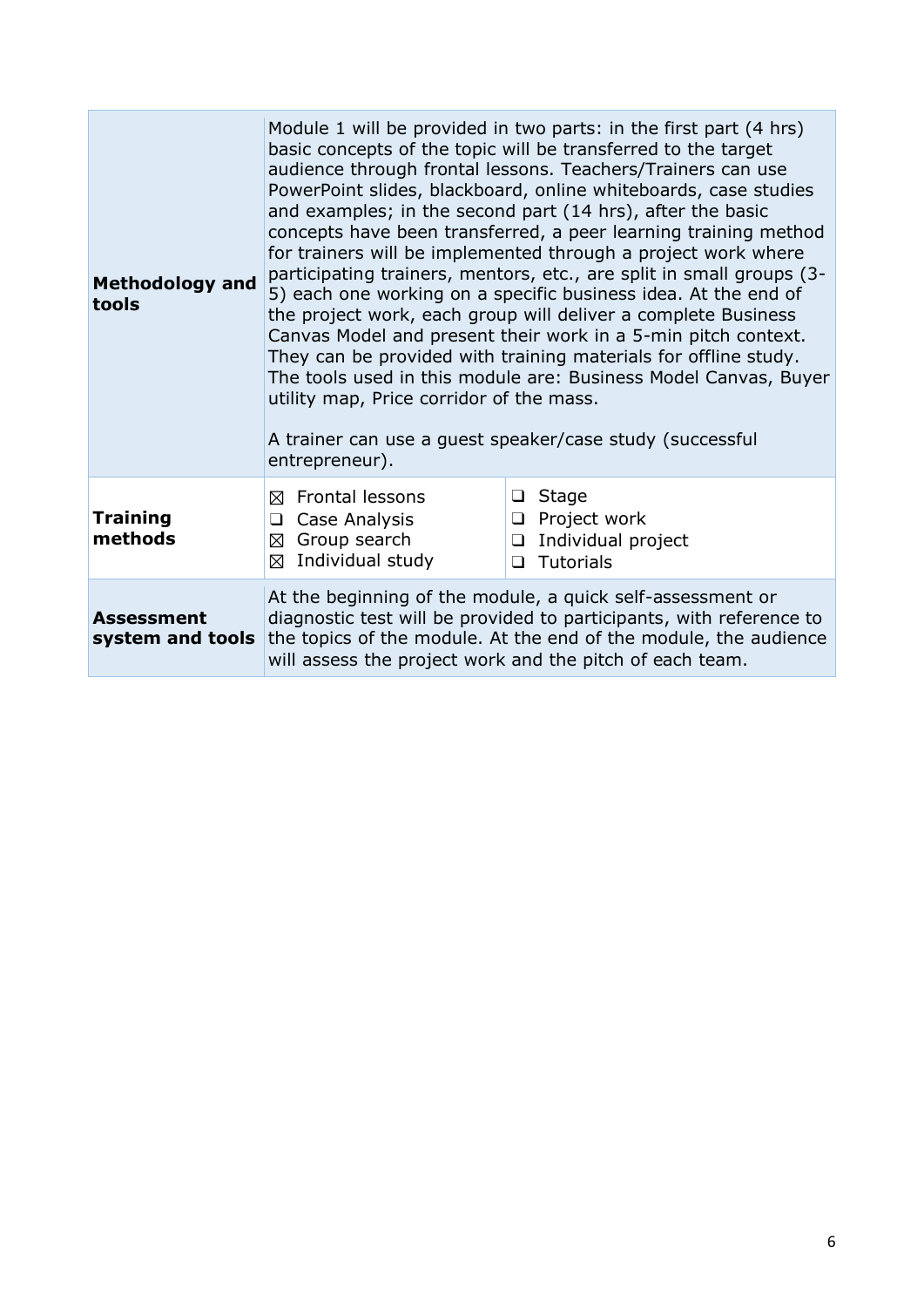|                                        | <b>Adding Value Through Innovation</b><br>2.                                                                                                                                                                                                                                                                                                                                                                                                                                                                                                                                                                                                                                                                                                                                                                                                                                                                                                                                                                                                                  |  |
|----------------------------------------|---------------------------------------------------------------------------------------------------------------------------------------------------------------------------------------------------------------------------------------------------------------------------------------------------------------------------------------------------------------------------------------------------------------------------------------------------------------------------------------------------------------------------------------------------------------------------------------------------------------------------------------------------------------------------------------------------------------------------------------------------------------------------------------------------------------------------------------------------------------------------------------------------------------------------------------------------------------------------------------------------------------------------------------------------------------|--|
|                                        | To learn and help businesses assess innovation management<br><b>Module Objective</b> skills as well as reinforcing creativity & strategic for business<br>growth                                                                                                                                                                                                                                                                                                                                                                                                                                                                                                                                                                                                                                                                                                                                                                                                                                                                                              |  |
| n. hrs                                 | 20                                                                                                                                                                                                                                                                                                                                                                                                                                                                                                                                                                                                                                                                                                                                                                                                                                                                                                                                                                                                                                                            |  |
| <b>Content of the</b><br><b>Module</b> | 1. Strategic Design and Design Thinking<br>Understanding lean approach and value concept for Strategic<br>Design. Importance of Value Proposition and Design.<br>Branding, Servitization and Design Thinking to obtain<br>competitive advantage and related tools and methodologies.<br>2. Creativity & Critical Thinking<br>Idea creation and innovation concepts and methodologies.<br>Critical thinking. Sources and tools.<br>3. Product/service and technology innovation<br>management<br>Product/service life cycle. Innovation and business strategy<br>and innovation management systems: aspects to consider.<br>Innovation project management including traditional and<br>agile approaches with related tools and methodologies.                                                                                                                                                                                                                                                                                                                  |  |
| <b>Output</b><br>competences           | At the end of the module the user will develop or strengthen the<br>following competences/capabilities:<br>Focus efforts on innovation that add value.<br>Make the principles and tools necessary to generate &<br>$\bullet$<br>select ideas (through critical thinking) available to the<br>entrepreneur.<br>Translate innovation into competitive advantages.<br>$\bullet$<br>Understand basic Lean concepts and transmit them to the<br>entrepreneur to manage the development of new products<br>or processes in an agile way and adapt to the market.<br>Make strategic design & design thinking tools available to<br>entrepreneur.<br>Show the entrepreneur how technology affects disruptive<br>$\bullet$<br>innovation and the importance of incorporating it into all<br>business processes.<br>Understand how to help the entrepreneur design and<br>implement an innovation management system that lasts<br>over time.<br>Including key metrics to monitor start-up growth and<br>knowledge on how to implement actions to make it<br>sustainable |  |
| <b>Methodology and</b><br>tools        | Module 2 will be mainly provided through frontal lessons, using<br>case analysis to bring concrete examples of to the class about<br>the topic. Teachers can use PowerPoint slides, blackboard or<br>online whiteboards in their training                                                                                                                                                                                                                                                                                                                                                                                                                                                                                                                                                                                                                                                                                                                                                                                                                     |  |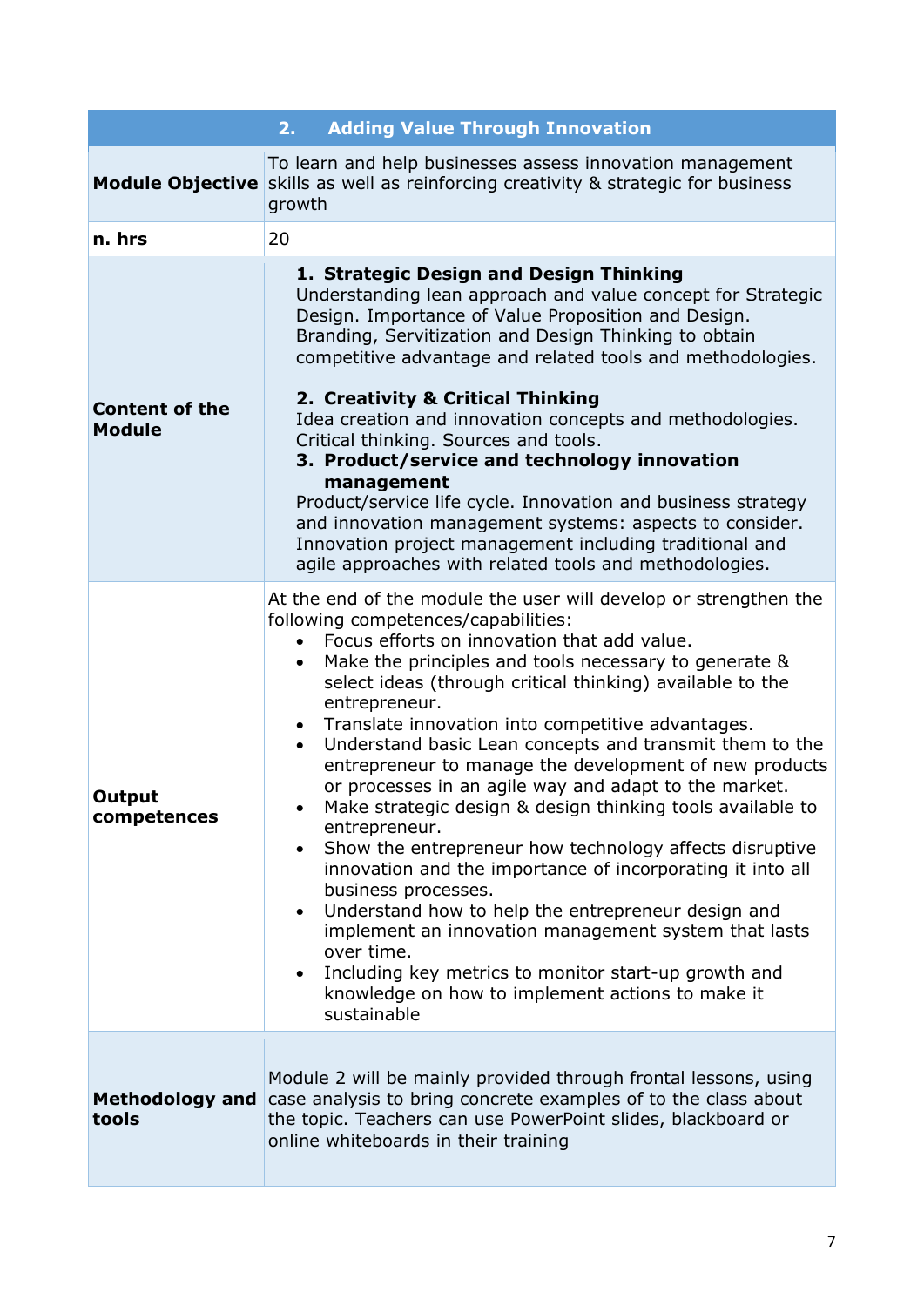| Training<br>methods | $\boxtimes$ Frontal lessons<br>$\Box$ Case Analysis<br>$\Box$ Group search<br>$\boxtimes$ Individual study | Stage<br>$\Box$ Project work<br>$\Box$ Individual project<br>$\Box$ Tutorials                                                                                                                                                        |
|---------------------|------------------------------------------------------------------------------------------------------------|--------------------------------------------------------------------------------------------------------------------------------------------------------------------------------------------------------------------------------------|
| <b>Assessment</b>   | acquired competences of the student.                                                                       | At the beginning of the module, a diagnostic test will be provided<br>to participants, with reference to the topics of the module. At the<br><b>system and tools</b> end of the module, a second test will be provided to assess the |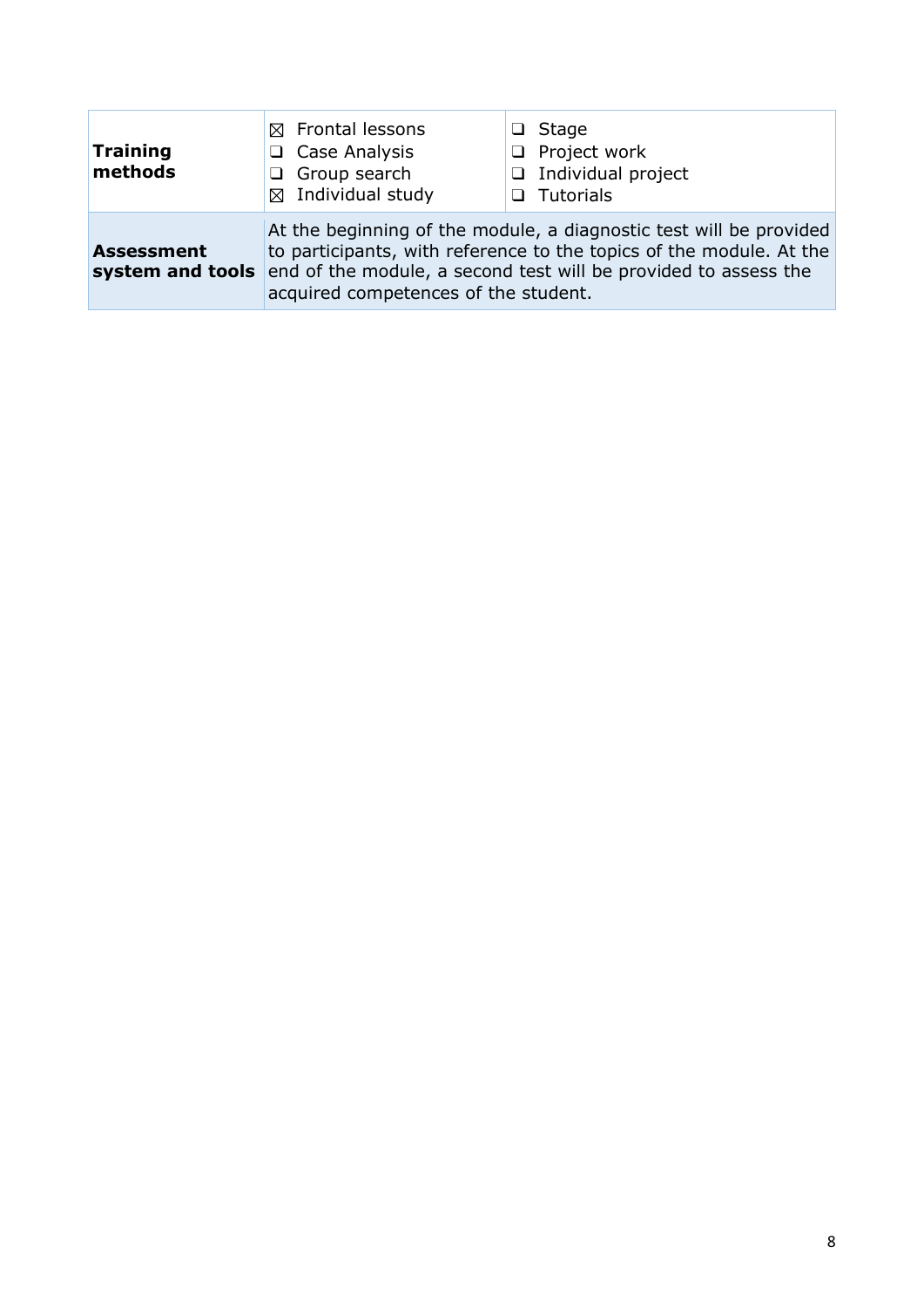|                                        | <b>3. MANAGING THE HUMAN ASPECT OF YOUR BUSINESS</b>                                                                                                                                                                                                                                                                                                                                                                                                                                                                                                                                                                                                                                                                                                                                                                                                                                                                                                                                                                                                                                                                                                                                                                                                                                                                                                        |  |  |
|----------------------------------------|-------------------------------------------------------------------------------------------------------------------------------------------------------------------------------------------------------------------------------------------------------------------------------------------------------------------------------------------------------------------------------------------------------------------------------------------------------------------------------------------------------------------------------------------------------------------------------------------------------------------------------------------------------------------------------------------------------------------------------------------------------------------------------------------------------------------------------------------------------------------------------------------------------------------------------------------------------------------------------------------------------------------------------------------------------------------------------------------------------------------------------------------------------------------------------------------------------------------------------------------------------------------------------------------------------------------------------------------------------------|--|--|
| <b>Module Objective</b>                | To help businesses to develop a strategic human resource<br>management and human resource development approach for<br>supporting their business development and growth.                                                                                                                                                                                                                                                                                                                                                                                                                                                                                                                                                                                                                                                                                                                                                                                                                                                                                                                                                                                                                                                                                                                                                                                     |  |  |
| n. hrs                                 | 12                                                                                                                                                                                                                                                                                                                                                                                                                                                                                                                                                                                                                                                                                                                                                                                                                                                                                                                                                                                                                                                                                                                                                                                                                                                                                                                                                          |  |  |
| <b>Content of the</b><br><b>Module</b> | 1. Understanding the extended role of HRM for success<br>of entrepreneurs: assessing entrepreneur's<br>understanding, knowledge and skills on HRM.<br>2. Approaching strategically design and implementation<br>of HRM in small and micro businesses: setting clear<br>visions and goals in terms of employment matters;<br>envisioning and designing the HRM processes needed and<br>setting up monitoring and evaluation.<br>3. Understanding the<br>processes<br>and<br>issues<br>of<br>recruitment: design recruitment strategy and channels;<br>right<br>candidate;<br>selecting<br>the<br>strengthening<br>the<br>organizational profile and setting up HRM planning.<br>4. Knowing basic HRM processes: learning about<br>employment law and regulations; developing<br>rewarding/sanctioning system; supporting talent<br>management and considering employees performance<br>management elements.<br>5. Implementing Human Resource Development<br>processes: Designing and Implementing Mentoring,<br>Training and Education; exploring Competency Approach<br>and setting Knowledge Management Principles.<br>6. Insight into<br>supporting<br>positive<br>organizational<br>culture: analysing employee satisfaction and organizational<br>climate; setting up organizational communication, including<br>employee participation and Leadership |  |  |
| Output<br>competences                  | At the end of the module the user will develop or strengthen the<br>following competences/capabilities:<br>Understand the extended role of HRM for success of<br>entrepreneurs.<br>Strategically design and implement HRM in small and micro<br>businesses.<br>Understand the processes and issues of recruitment.<br>Know basic HRM processes.<br>Implement Human Resource Development processes.<br>Have an insight into supporting positive organizational<br>culture.                                                                                                                                                                                                                                                                                                                                                                                                                                                                                                                                                                                                                                                                                                                                                                                                                                                                                   |  |  |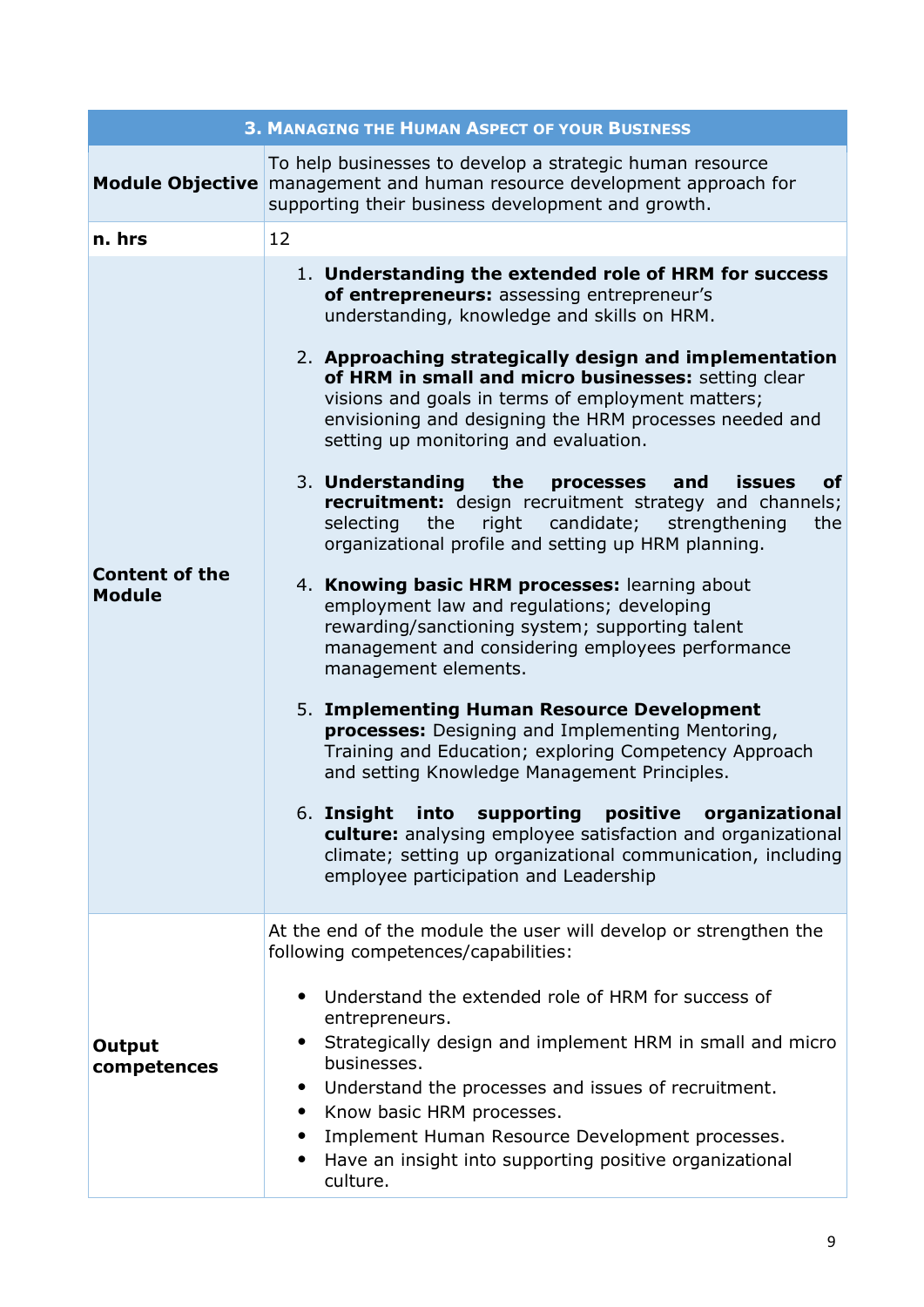| <b>Methodology and</b><br>tools | Module 3 will be provided as frontal lessons (8 hrs), where basic<br>concepts of the topic will be transferred to the target audience.<br>Teachers can use PowerPoint slides, blackboard, case studies and<br>examples; in the second part (4 hrs), a peer learning training<br>method will be adopted: the target class will solve a simulation of<br>business organization with company roles and responsibilities. The<br>students will be provided with training materials for offline study.<br>Trainers can also include discussion forums (either formal or<br>informal) where peer learning and shared experience can occur. |                                                                                  |
|---------------------------------|--------------------------------------------------------------------------------------------------------------------------------------------------------------------------------------------------------------------------------------------------------------------------------------------------------------------------------------------------------------------------------------------------------------------------------------------------------------------------------------------------------------------------------------------------------------------------------------------------------------------------------------|----------------------------------------------------------------------------------|
| <b>Training</b><br>methods      | $\boxtimes$ Frontal lessons<br>Case Analysis<br>□<br>Group search<br>⊠<br>Individual study<br>⊠                                                                                                                                                                                                                                                                                                                                                                                                                                                                                                                                      | $\Box$ Stage<br>$\Box$ Project work<br>Individual project<br>❏<br>Tutorials<br>◻ |
| Assessment<br>system and tools  | At the beginning of the module, a diagnostic test will be provided<br>to participants, with reference to the topics of the module. At the<br>end of the module, a second test will be provided to target<br>students.                                                                                                                                                                                                                                                                                                                                                                                                                |                                                                                  |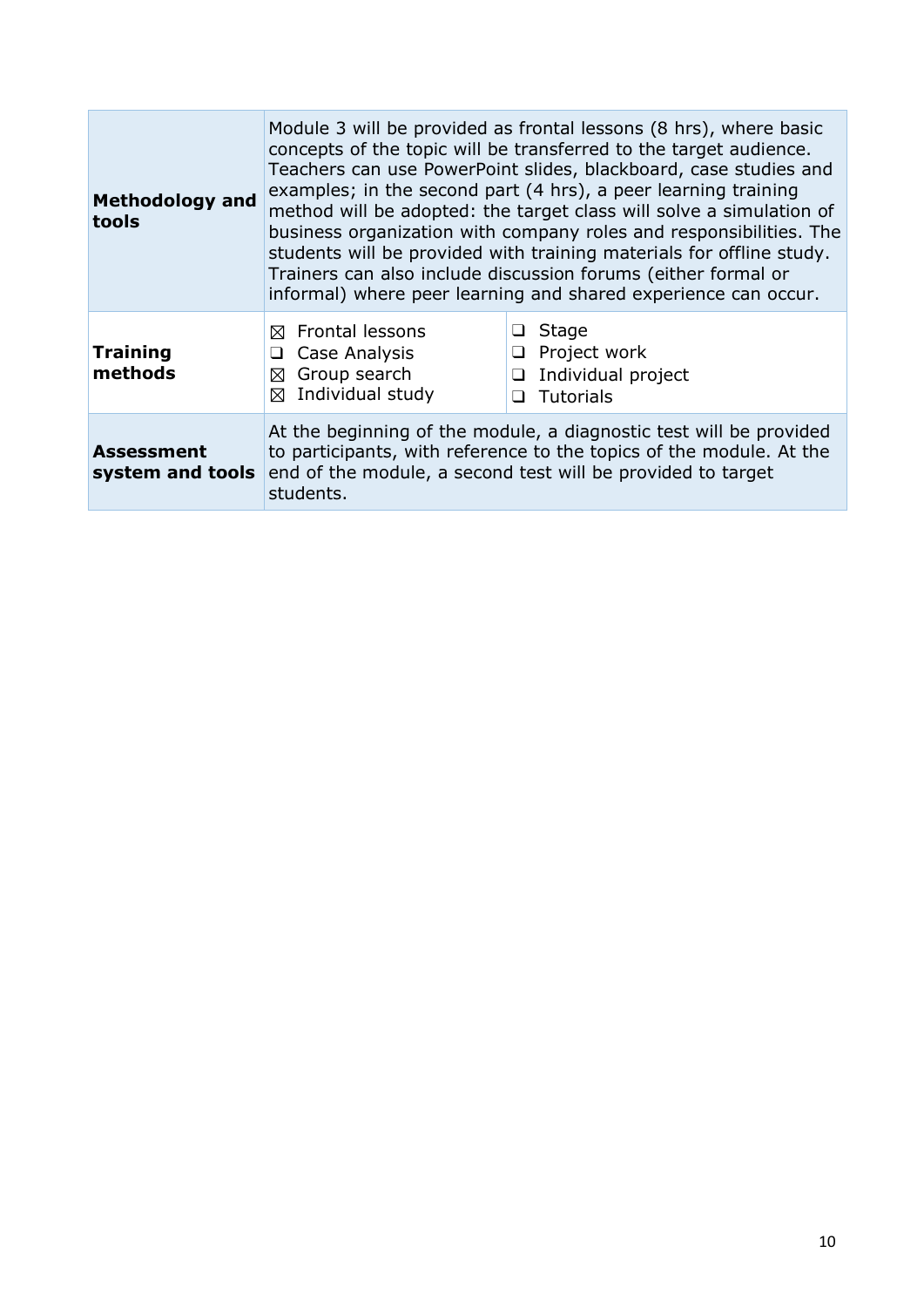| <b>4. STAYING ON THE RIGHT SIDE OF THE LAW</b> |                                                                                                                                                                                                                                                                                                                                                                                                                                                                                                                                                                                                                                                                                                                                                                                                                                                                                                                                                                        |                                                                                              |  |
|------------------------------------------------|------------------------------------------------------------------------------------------------------------------------------------------------------------------------------------------------------------------------------------------------------------------------------------------------------------------------------------------------------------------------------------------------------------------------------------------------------------------------------------------------------------------------------------------------------------------------------------------------------------------------------------------------------------------------------------------------------------------------------------------------------------------------------------------------------------------------------------------------------------------------------------------------------------------------------------------------------------------------|----------------------------------------------------------------------------------------------|--|
| <b>Module Objective</b>                        | To acquaint the trainers with existing regulations and their<br>content, which is crucial for the proper establishment and<br>management of a company.                                                                                                                                                                                                                                                                                                                                                                                                                                                                                                                                                                                                                                                                                                                                                                                                                 |                                                                                              |  |
| n. hrs                                         | 12                                                                                                                                                                                                                                                                                                                                                                                                                                                                                                                                                                                                                                                                                                                                                                                                                                                                                                                                                                     |                                                                                              |  |
| of the<br><b>Content</b><br><b>Module</b>      | <b>Budgeting</b><br><b>Financial</b><br>1. Business Economics,<br>and<br><b>Statements</b><br>Understand the economic and financial situation of the<br>company to define managerial actions; The planning and<br>control system; From critical success factors to performance<br>indicators to the action plan; Budget, financial statements and<br>reporting<br>2. Strategic planning and Business Organization<br>The main types of business strategy for SMEs; Business<br>strategy, planning and control; Organization, performance and<br>growth plans; Leadership and management of employees<br>3. Legal issues<br>National and international contracts; Corporate governance<br>and law; Corporate Liability; Tax Laws and Business crisis<br>management, Litigation, conciliation and arbitration; Labour<br>law and trade unions; Industrial law and intellectual property<br>rights; Data privacy and safety; Administrative law and public<br>procurement |                                                                                              |  |
| <b>Output</b><br>competences                   | At the end of the module the user will develop or strengthen the<br>following competences/capabilities:<br>Analyse and define business opportunities.<br>$\bullet$<br>Understand the context of legal issues and related<br>$\bullet$<br>commercial and legal strategies.<br>Acquire the managerial skills necessary to guide business<br>٠<br>growth re: data security, information management, etc.<br>Develop appropriate analysis and assessment tools for the<br>company.                                                                                                                                                                                                                                                                                                                                                                                                                                                                                         |                                                                                              |  |
| <b>Methodology and</b><br>tools                | Module 4 will be provided to the target audience through frontal<br>lessons (12 hrs). Teachers can use PowerPoint slides,<br>blackboard, online whiteboards, case studies and examples;<br>The users will be referred to the BIC for SME training materials<br>to support with offline study.<br>Trainers can include discussion forums (either formal or<br>informal) where peer learning and shared experience can occur.<br>Also, identify potential sources of support - which will be country<br>specific.                                                                                                                                                                                                                                                                                                                                                                                                                                                        |                                                                                              |  |
| <b>Training</b><br>methods                     | <b>Frontal lessons</b><br>⊠<br>⊠ Case Analysis<br>Group search<br>❏<br>Individual study<br>⊠                                                                                                                                                                                                                                                                                                                                                                                                                                                                                                                                                                                                                                                                                                                                                                                                                                                                           | <b>Stage</b><br>□<br>$\Box$ Project work<br>Individual project<br>❏<br><b>Tutorials</b><br>□ |  |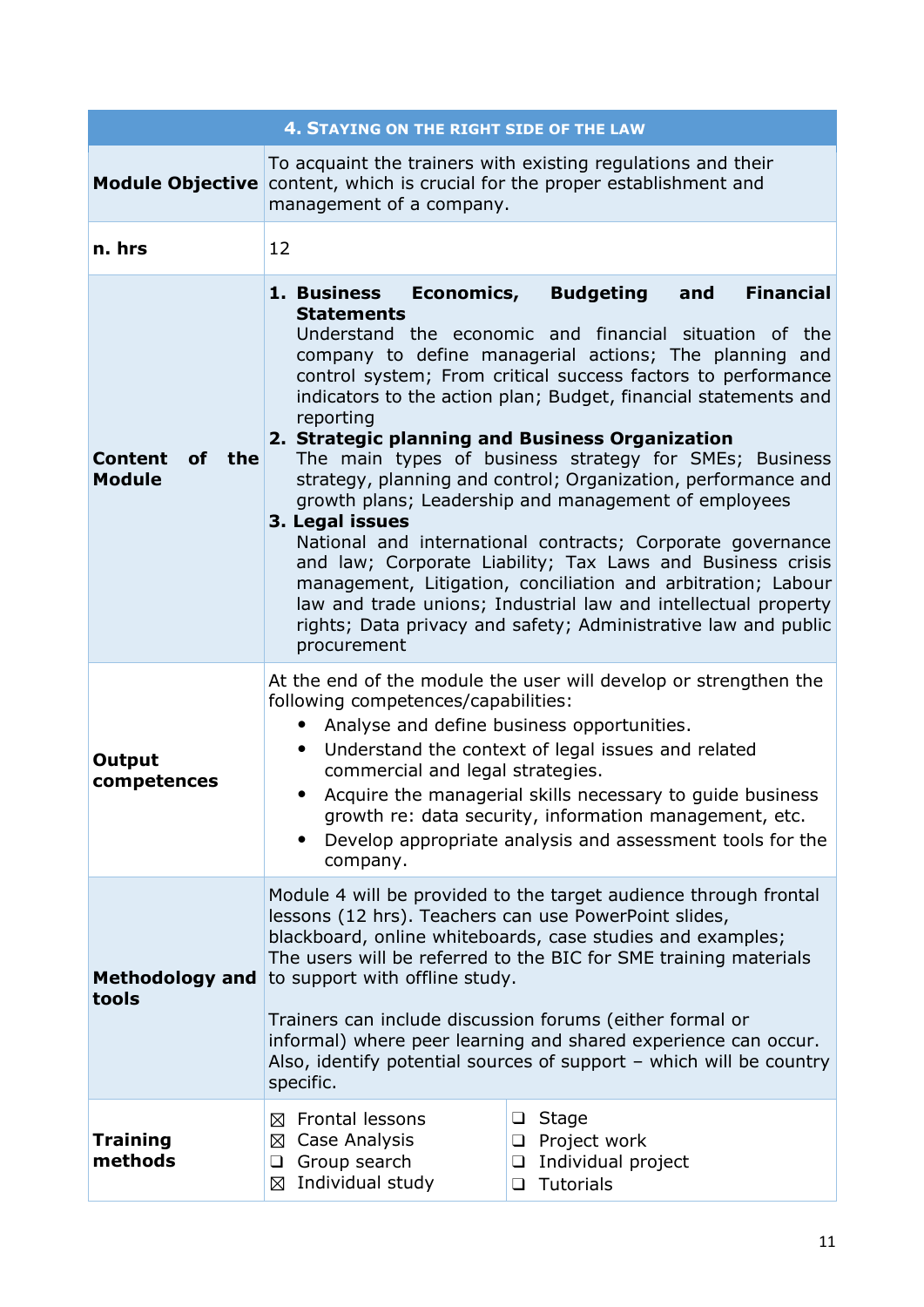|                   | At the beginning of the module, a quick diagnostic test will be                   |  |
|-------------------|-----------------------------------------------------------------------------------|--|
| <b>Assessment</b> | provided to participants, with reference to the topics of the                     |  |
|                   | system and tools module. At the end of the module, a second test will be provided |  |
|                   | to assess the acquired competences of the student.                                |  |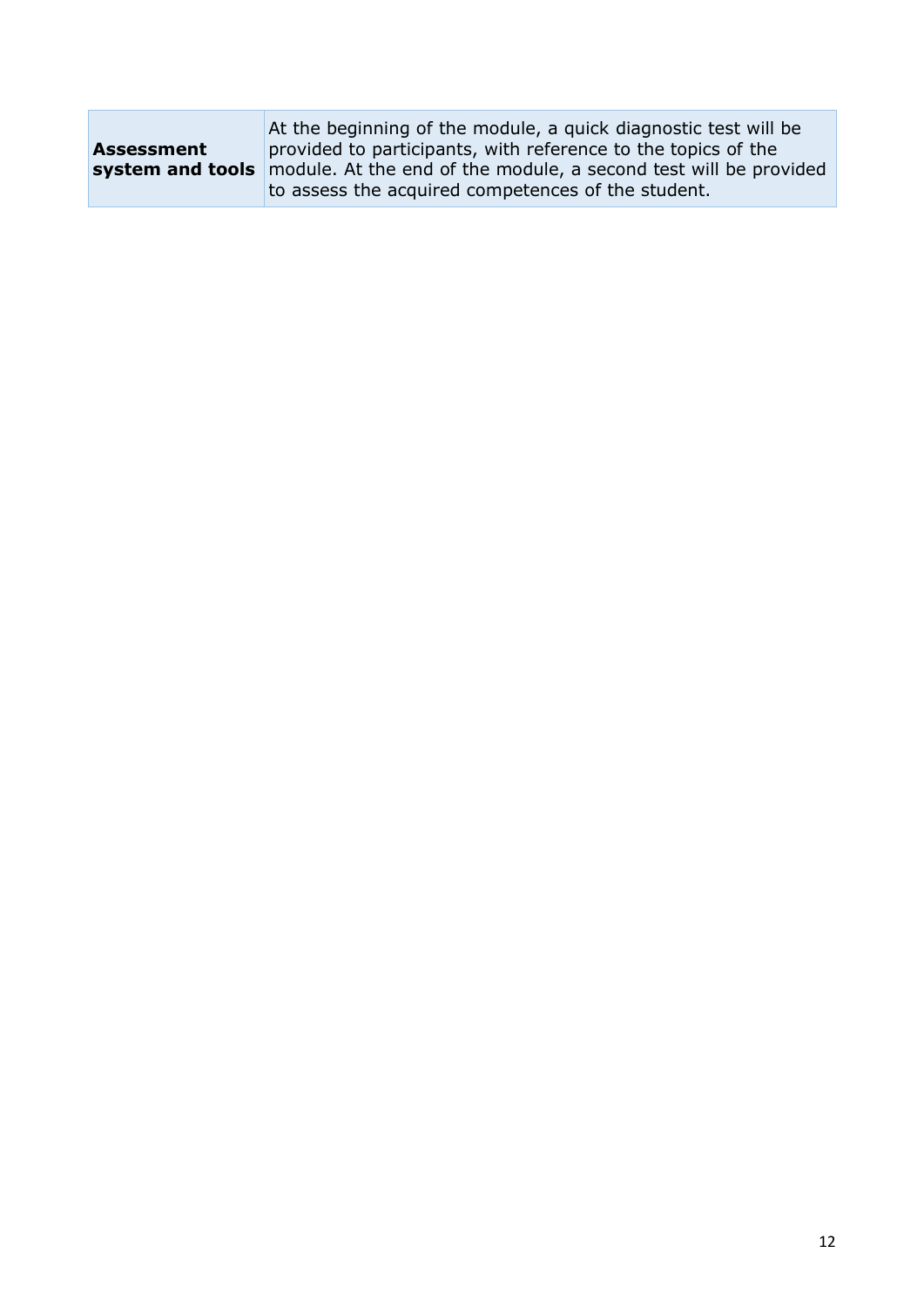| 5.<br><b>Connecting with your Audience and Growing your Sales</b> |                                                                                                                                                                                                                                                                                                                                                                                                                                                                                                                                                                                                                                                                                                                                                                                                                                                                                                              |  |  |
|-------------------------------------------------------------------|--------------------------------------------------------------------------------------------------------------------------------------------------------------------------------------------------------------------------------------------------------------------------------------------------------------------------------------------------------------------------------------------------------------------------------------------------------------------------------------------------------------------------------------------------------------------------------------------------------------------------------------------------------------------------------------------------------------------------------------------------------------------------------------------------------------------------------------------------------------------------------------------------------------|--|--|
|                                                                   | To learn and help businesses assess marketing management<br><b>Module Objective</b> skills as well as reinforcing sales on the path to market<br>customers.                                                                                                                                                                                                                                                                                                                                                                                                                                                                                                                                                                                                                                                                                                                                                  |  |  |
| n. hrs                                                            | 20                                                                                                                                                                                                                                                                                                                                                                                                                                                                                                                                                                                                                                                                                                                                                                                                                                                                                                           |  |  |
| <b>Content of the</b><br><b>Module</b>                            | 1. Marketing Strategy<br>Understand the market context and competitive position<br>analysis.<br>Assess consumer behaviour and user experience.<br>Incorporate elements such as servitization, value &<br>business opportunities and related tools and<br>methodologies.<br>2. Marketing Management<br>The 4Ps Marketing-Mix: Product/Service, Placement, Price,<br>Promotion as well as People, Process & Physical Evidence<br>Markwt management performance sources and tools.<br>3. Digital Marketing<br>Current Digitalization and related Processes<br>Digital 4.0 & related Trends, Tools and useful websites &<br>apps.                                                                                                                                                                                                                                                                                |  |  |
| Output<br>competences                                             | The broad objectives of this Module are:<br>Help the entrepreneur to achieve a better understanding<br>on consumer behaviour in order to create value.<br>Provide the entrepreneur with a comprehensive approach<br>$\bullet$<br>to the policies and marketing tools useful for his/her<br>purpose.<br>Guide the entrepreneur so that his/her products/services<br>are accessible to the market.<br>Understand current marketing trends such as Servitization<br>and User Experience development, in order to transmit<br>them to the entrepreneur, and to help them manage the<br>route to market.<br>Show the entrepreneur the importance of incorporating<br>Digital Transformation into marketing processes.<br>Understand how to help the entrepreneur implement and<br>$\bullet$<br>optimize a Marketing & Sales management structure<br>(including key metrics to monitor planning<br>implementation) |  |  |
| <b>Methodology and</b><br>tools                                   | Module 5 will be provided in two parts: in the first part (14 hrs)<br>basic concepts of the topic will be transferred to the target<br>audience through frontal lessons. Teachers can use powerpoint<br>slides, blackboard, case studies and examples; in the second<br>part (6 hrs), after the basic concepts have been transferred, a<br>peer learning training method will be implemented through a<br>class work where peers are split in small groups (3-5) each one<br>working on a specific communication plan.                                                                                                                                                                                                                                                                                                                                                                                       |  |  |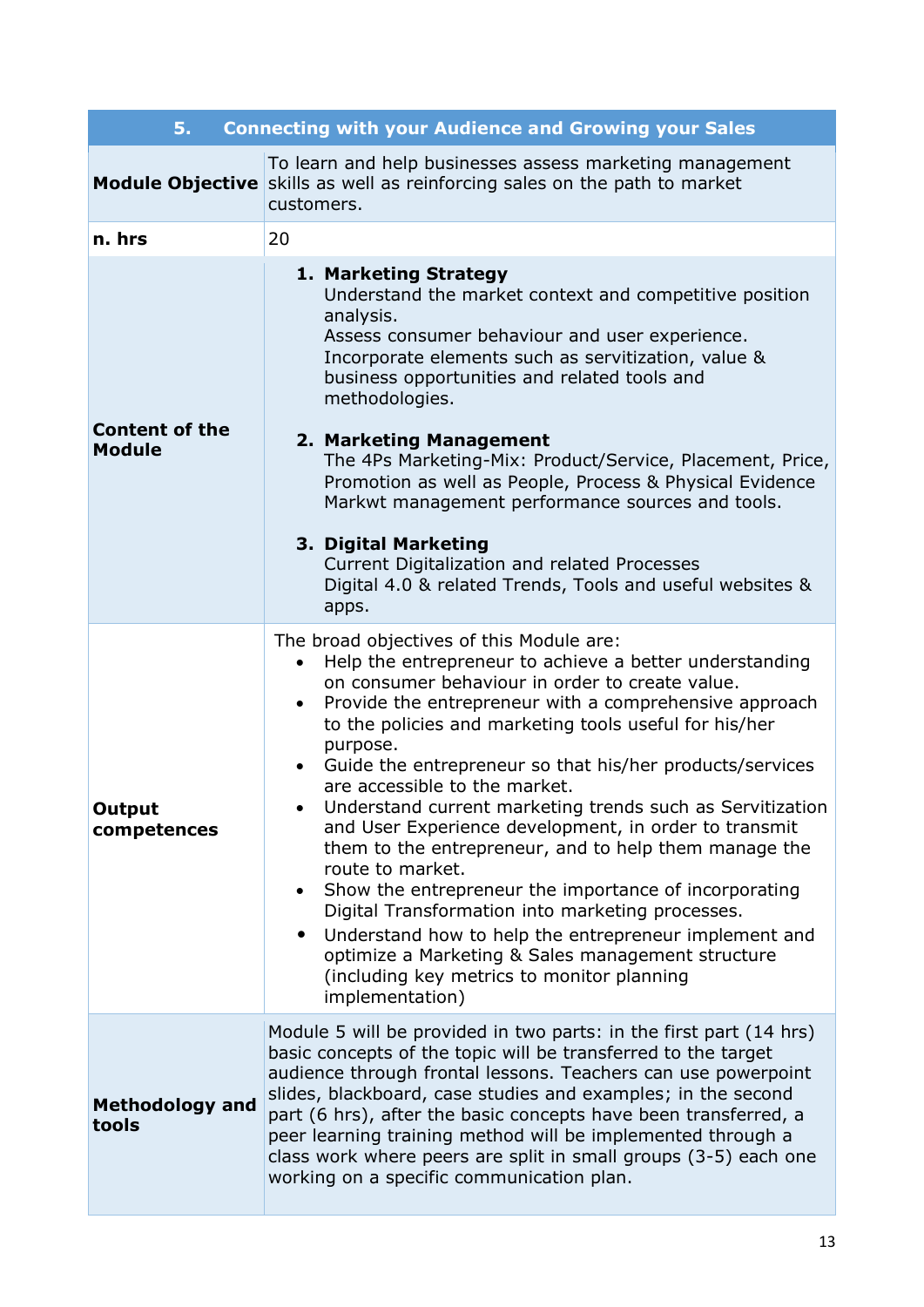|                                       | At the end of the class work, each group will present their<br>communication plan to the other colleagues. The tools used in<br>this module are: Business Model Canvas, Buyer utility map,<br>SWOT, Price corridor of the mass.                            |                                                                                    |
|---------------------------------------|------------------------------------------------------------------------------------------------------------------------------------------------------------------------------------------------------------------------------------------------------------|------------------------------------------------------------------------------------|
| <b>Training</b><br>methods            | $\boxtimes$ Frontal lessons<br>Case Analysis<br>□<br>Group search<br>$\Box$<br>$\boxtimes$ Individual study                                                                                                                                                | Stage<br>$\boxtimes$ Project work<br>$\Box$ Individual project<br>$\Box$ Tutorials |
| <b>Assessment</b><br>system and tools | At the beginning of the module, a quick diagnostic test will be<br>provided to participants, with reference to the topics of the<br>module. At the end of the module, the same target auditors will<br>assess the project work and the pitch of each team. |                                                                                    |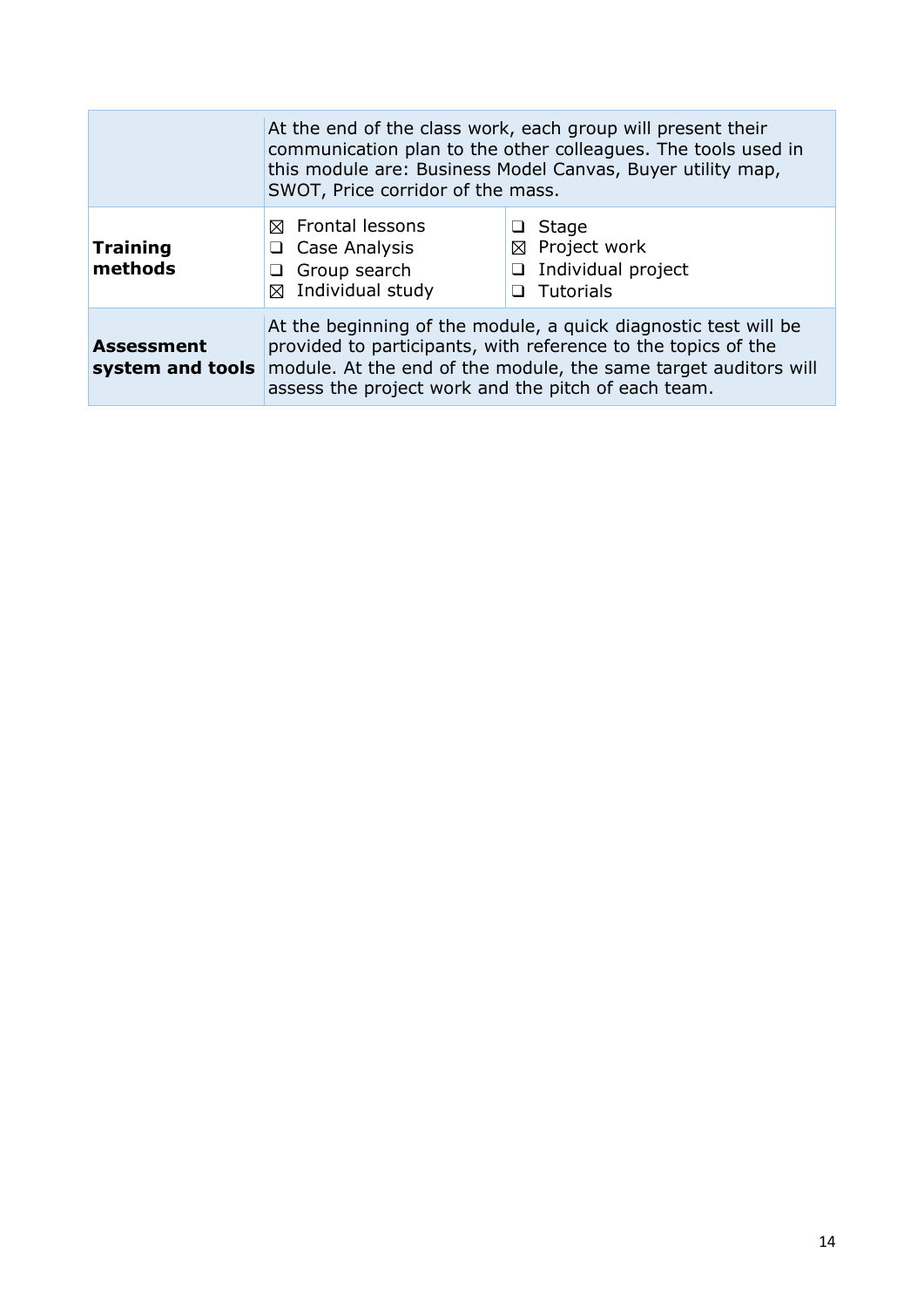| 6.                                     | <b>GETTING THE MONEY TO START, GROW AND SUSTAIN YOUR BUSINESS</b>                                                                                                                                                                                                                                                                                                                                                                                                                                                                                                                                                                                                                                                                                                                                                                                                                         |  |  |
|----------------------------------------|-------------------------------------------------------------------------------------------------------------------------------------------------------------------------------------------------------------------------------------------------------------------------------------------------------------------------------------------------------------------------------------------------------------------------------------------------------------------------------------------------------------------------------------------------------------------------------------------------------------------------------------------------------------------------------------------------------------------------------------------------------------------------------------------------------------------------------------------------------------------------------------------|--|--|
| <b>Module</b><br><b>Objective</b>      | To help businesses assess funding needs, identify appropriate<br>sources of funding to meet those needs and to set out an<br>effective financial plan to start, grow and sustain a business.                                                                                                                                                                                                                                                                                                                                                                                                                                                                                                                                                                                                                                                                                              |  |  |
| n. hrs                                 | 20                                                                                                                                                                                                                                                                                                                                                                                                                                                                                                                                                                                                                                                                                                                                                                                                                                                                                        |  |  |
| <b>Content of the</b><br><b>Module</b> | <b>Understand Financial Requirements of a Business &amp;</b><br>$\mathbf{1}$<br><b>Identify Suitable Sources of Funds</b><br>Understand how to Assess Financial Requirements, Timing<br>Issues and identify appropriate Sources of Funding<br>2 Understand Financial Modelling<br>Be able to Develop an Income & Expenditure (Business /<br>Revenue Model) using tools including: Financial Planning draft<br>Excel model including Cashflow, Profit & Loss and Balance<br>Sheet. Be able to Conduct Financial Analysis and support<br>Financial Management in businesses<br>3 Understand Risk Analysis & Financial Management<br>How to Assess Risks and support Contingency Planning.                                                                                                                                                                                                   |  |  |
|                                        | Undertaking Sensitivity Analysis and be able to Support<br>Financial Management & Communication with key<br>stakeholders using tools including: summary One Page<br>Business Plan, Pitching Deck for key Stakeholders.<br>Understand the importance of Management Accounts and<br>being able to Assess Sustainability and consider Impact<br>Funding                                                                                                                                                                                                                                                                                                                                                                                                                                                                                                                                      |  |  |
| Output<br>competences                  | The broad objectives of this Module are to help you to work with<br>entrepreneurs to:<br>Understand how to develop a well-researched funding and<br>financial plan.<br>Understand how to evaluate and present a sound structure<br>$\bullet$<br>and relevant content for funding and financial planning.<br>Engage effectively with key stakeholders and third parties<br>$\bullet$<br>in order to investigate, evaluate and address enterprise<br>requirements.<br>Consider KPIs (key performance indicators) and how to<br>use standard tools for the management and sustainability<br>of the business.<br>Apply knowledge gained in other modules of the<br>programme so as to develop a robust, sustainable<br>business.<br>Understand how to effectively Fundraise including the<br>$\bullet$<br>appropriate types of funding to target and when.<br>Consider sustainable processes. |  |  |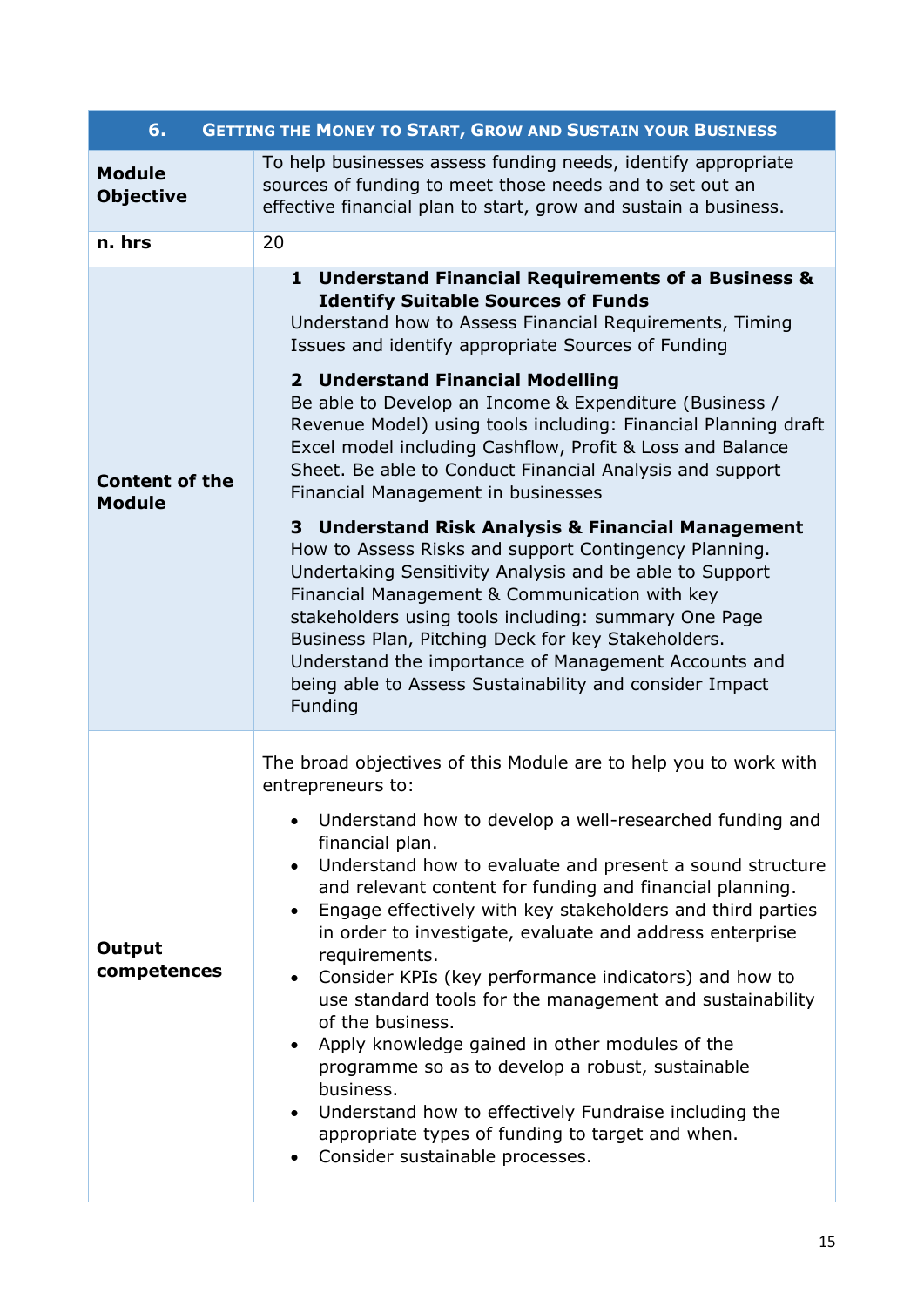| <b>Methodology</b><br>and tools          | Module 6 will be provided to the target audience through frontal<br>lessons (20 hrs). Teachers can use PowerPoint slides, online<br>whiteboards, blackboard, case studies and examples. The<br>experience of expert peers will be useful to provide the students<br>with concrete examples of application.                    |                            |
|------------------------------------------|-------------------------------------------------------------------------------------------------------------------------------------------------------------------------------------------------------------------------------------------------------------------------------------------------------------------------------|----------------------------|
| <b>Training</b><br>methods               | $\boxtimes$ Frontal lessons                                                                                                                                                                                                                                                                                                   | <b>Stage</b>               |
|                                          | Case Analysis<br>⊠                                                                                                                                                                                                                                                                                                            | Project work<br>⊠          |
|                                          | Group search<br>❏                                                                                                                                                                                                                                                                                                             | Individual project<br>⊠    |
|                                          | Individual study<br>⊠                                                                                                                                                                                                                                                                                                         | <b>Tutorials</b><br>$\Box$ |
| <b>Assessment</b><br>system and<br>tools | At the beginning of the module, a diagnostic test will be provided<br>to participants, with reference to the topics of the module. At the<br>end of the module, a second test will be provided to assess the<br>acquired competences of the student. This can also be done on<br>an ongoing basis for this particular module. |                            |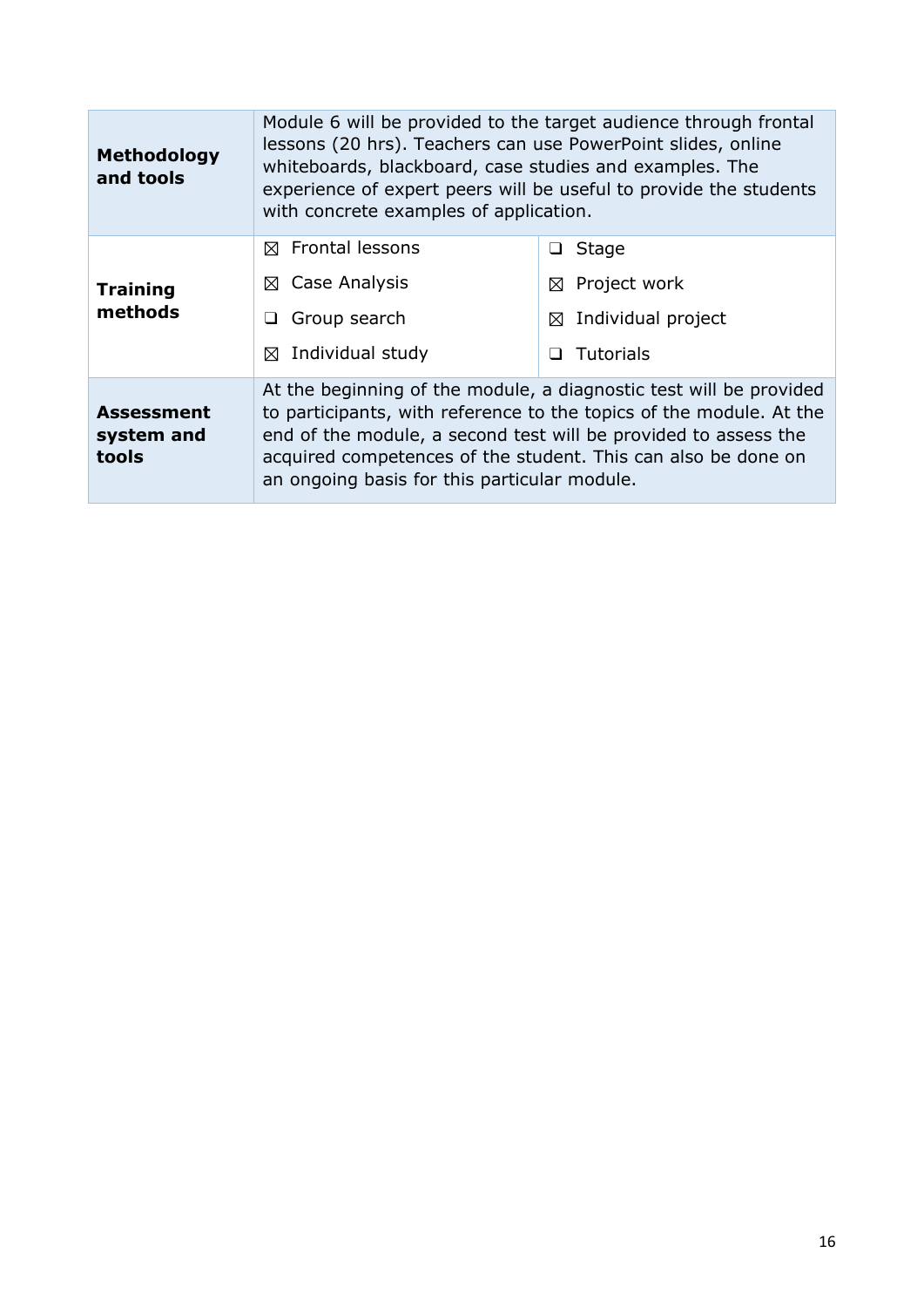|                                        | 7.<br>IT AND DIGITAL RESOURCES MANAGEMENT                                                                                                                                                                                                                                                                                                                                                                                                                                                                                                                                                                              |  |
|----------------------------------------|------------------------------------------------------------------------------------------------------------------------------------------------------------------------------------------------------------------------------------------------------------------------------------------------------------------------------------------------------------------------------------------------------------------------------------------------------------------------------------------------------------------------------------------------------------------------------------------------------------------------|--|
| <b>Module</b><br><b>Objective</b>      | This Module will help Trainers to quide entrepreneurs in<br>understanding the potential value of IT and Digital Resources.<br>The module will address new digital technologies, Industry 4.0,<br>big data analytics, key trends and information (cyber) security to<br>scientifically optimize business choices. Business oriented digital<br>management such as web, predictive, statistical, marketing and<br>talent analytics will be considered while augmented, virtual and<br>mixed reality will also be considered.<br>Note: some digital aspects such as social media are also dealt<br>with in other modules. |  |
| n. hrs                                 | 9                                                                                                                                                                                                                                                                                                                                                                                                                                                                                                                                                                                                                      |  |
| <b>Content of the</b><br><b>Module</b> | 1. Key Market Trends and New Digital Technologies,<br><b>Industry 4.0</b><br>2. Business oriented digital management such as: web<br>analytics, predictive analytics, statistical analytics,<br>marketing analytics and talent analytics<br>3. Big data analytics<br>4. Information (cyber) security<br>5. Augmented, Virtual and Mixed reality (Immersive<br><b>Technologies)</b>                                                                                                                                                                                                                                     |  |
| <b>Output</b><br>competences           | At the end of the module the user will develop or strengthen the<br>following competences/capabilities:<br>• To know the essential elements of new IT technologies and<br>their potential impacts on small and micro businesses.<br>To understand the importance of data related to small and<br>micro business.                                                                                                                                                                                                                                                                                                       |  |
| <b>Methodology</b><br>and tools        | Module 7 will be mainly provided through frontal lessons, using<br>case analysis to bring concrete examples of to the class about<br>the topic. Teachers can use PowerPoint slides, blackboard in their<br>training                                                                                                                                                                                                                                                                                                                                                                                                    |  |
| <b>Training</b><br>methods             | <b>Frontal lessons</b><br><b>Stage</b><br>⊠<br>❏<br>Project work<br>Case Analysis<br>❏<br>❏<br>Group search<br>Individual project<br>❏<br>❏<br>Individual study<br><b>Tutorials</b><br>⊠<br>❏                                                                                                                                                                                                                                                                                                                                                                                                                          |  |
| <b>Assessment</b><br>system and tools  | At the beginning of the module, a diagnostic or self-assessment<br>test will be provided to participants, with reference to the topics<br>of the module. At the end of the module, a second test will be<br>provided to assess the acquired competences of the users.                                                                                                                                                                                                                                                                                                                                                  |  |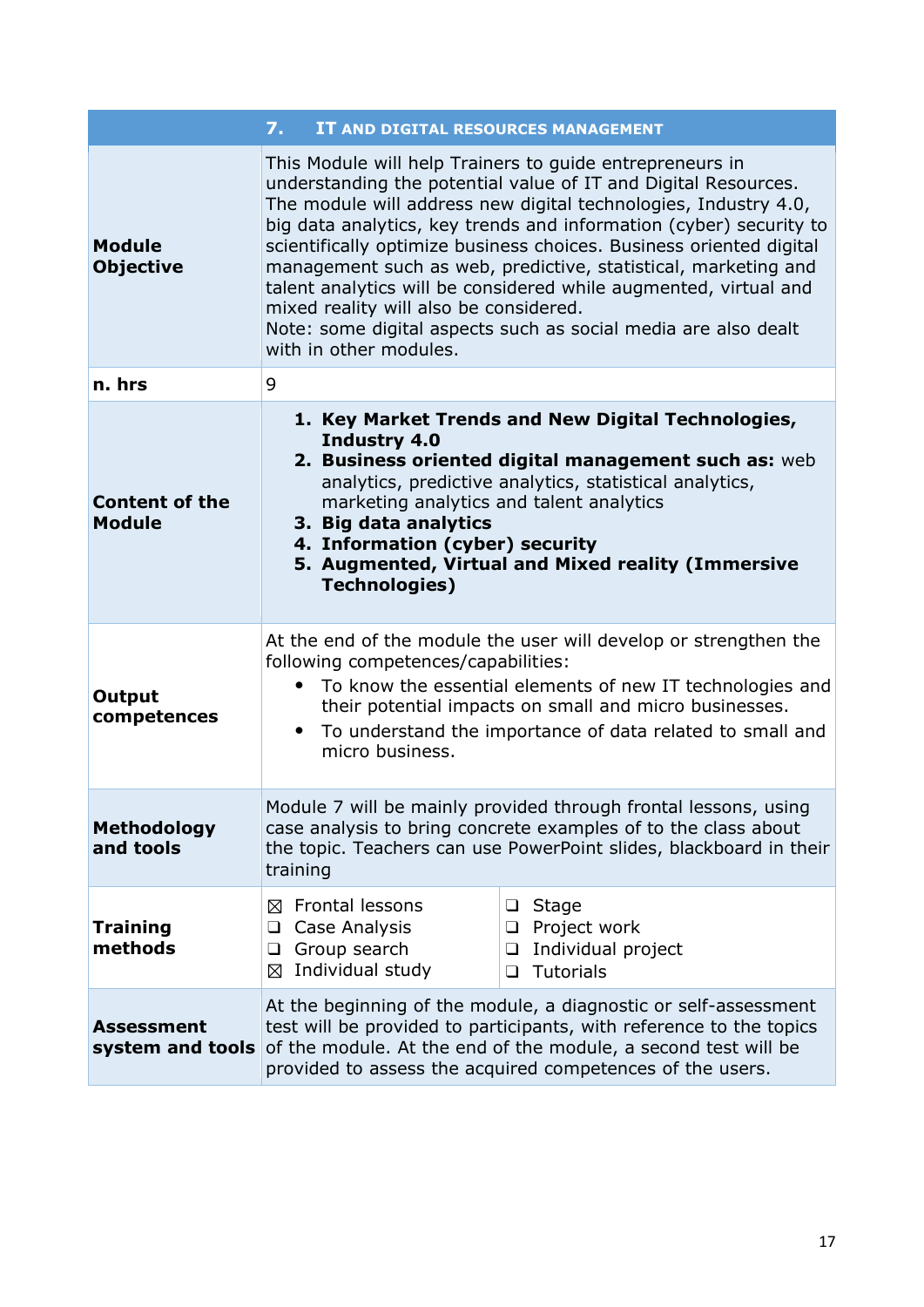| 8.<br><b>CONNECTING WITH PEOPLE AND MAKING THEM WORK FOR YOU</b> |                                                                                                                                                                                                                                                                                                                                                                                                                                                                                                                                                                                                                                                  |                                                                   |  |
|------------------------------------------------------------------|--------------------------------------------------------------------------------------------------------------------------------------------------------------------------------------------------------------------------------------------------------------------------------------------------------------------------------------------------------------------------------------------------------------------------------------------------------------------------------------------------------------------------------------------------------------------------------------------------------------------------------------------------|-------------------------------------------------------------------|--|
| <b>Module</b><br><b>Objective</b>                                | This Module will provide trainers with competences,<br>methodologies and tools to support entrepreneurs in<br>understanding the importance of personal relationships, in<br>engaging trainees, in creating new business opportunities, (and<br>developing and maintaining new market and customer<br>opportunities). It also helps them to exploit techniques, tools and<br>events to increase the effectiveness of networking activities.                                                                                                                                                                                                       |                                                                   |  |
| n. hrs                                                           | 20                                                                                                                                                                                                                                                                                                                                                                                                                                                                                                                                                                                                                                               |                                                                   |  |
| <b>Content of the</b><br><b>Module</b>                           | 1. Strategic Networking<br>Definition of Networking. Best Networking Practices.<br>Importance of Networking inside and outside the<br>organization. The concept of internal customers and social<br>network analysis.<br>2. Tips and hints<br>Overcoming psychological obstacles and fears; Face to Face<br>contacts, body language, international cultures; preparation<br>to networking, memorize faces and names; business cards<br>3. Game / Role play<br>All the class will be involved into one or more simulation<br>games to test and understand social behaviours and dynamics<br>such as Influence, Sources of Power, Leadership, etc. |                                                                   |  |
| Output<br>competences                                            | The broad objectives of this Module are to provide Trainers with<br>competencies, methodologies and tools to support entrepreneurs<br>to:<br>• Build a network in the light of business and individual goals.<br>Gain a new insight on how to transform existing contacts<br>$\bullet$<br>into effective relationships.<br>• Introduce themselves to unknown persons and businesses.<br>Get new contacts with, and get to further know, other<br>professionals who are important to the business.                                                                                                                                                |                                                                   |  |
| <b>Methodology</b><br>and tools                                  | Module 8 will be provided in two parts: in the first part (6 hrs)<br>basic concepts of the topic will be transferred to the target<br>audience through frontal lessons. Teachers can use PowerPoint<br>slides, online whiteboards, blackboard, case studies and<br>examples; in the second part n.2 sessions (7 hrs each), will be<br>implemented, organizing the role play games in which all the<br>users will be involved. The tools used in this module are: Role<br>Games traditionally used in team building context or purposely<br>developed for the session.                                                                            |                                                                   |  |
| <b>Training</b><br>methods                                       | $\boxtimes$ Frontal lessons<br>❏<br>Case Analysis<br>⊔<br>Group search<br>⊠<br>❏<br>Individual study<br>⊠<br>$\Box$                                                                                                                                                                                                                                                                                                                                                                                                                                                                                                                              | Stage<br>$\Box$ Project work<br>Role simulation game<br>Tutorials |  |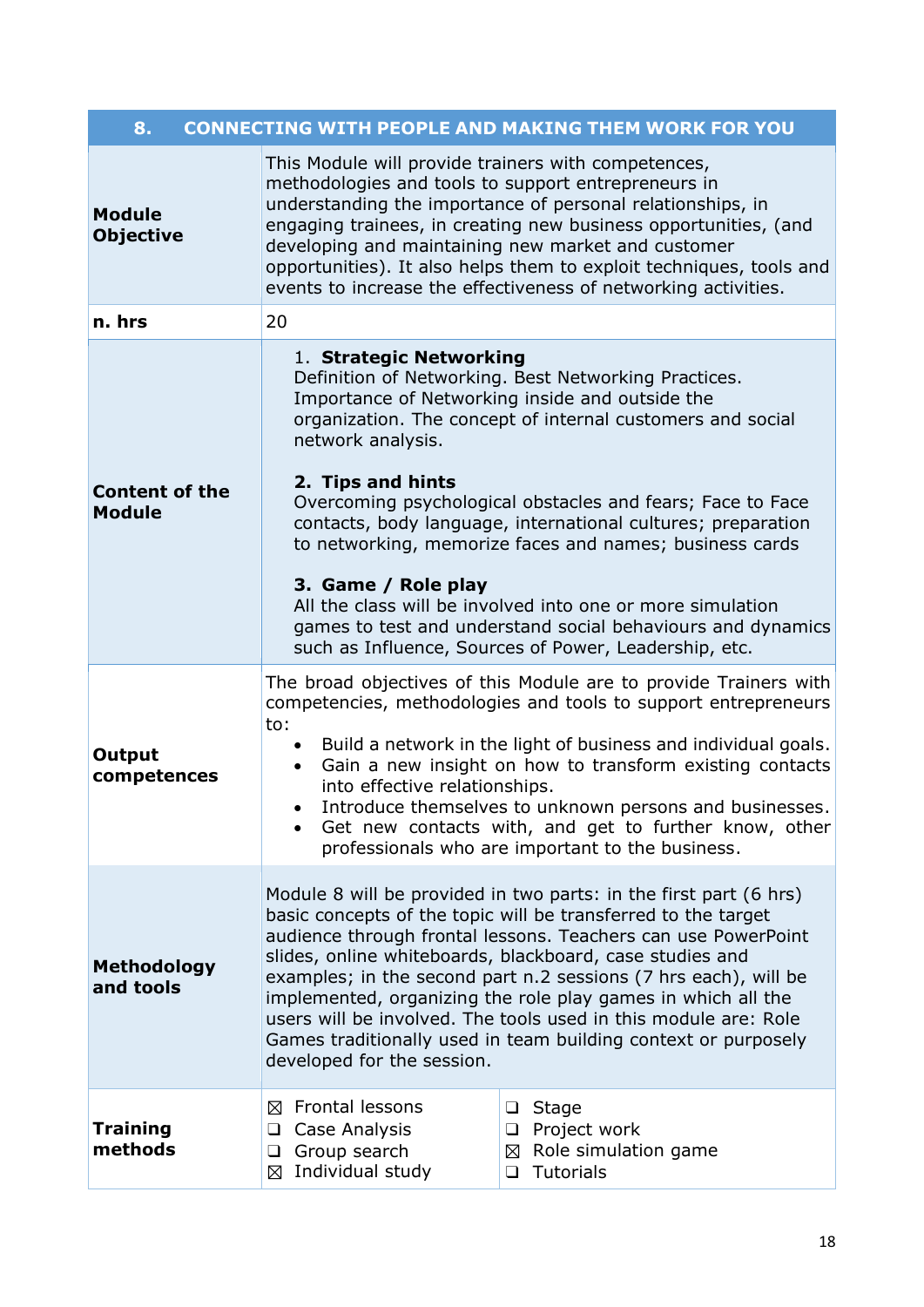|                   | At the beginning of the module, a diagnostic assessment test will                        |  |  |
|-------------------|------------------------------------------------------------------------------------------|--|--|
| <b>Assessment</b> | be provided to participants, with reference to the topics of the                         |  |  |
|                   | <b>system and tools</b> module. At the end of the module, a second test will be provided |  |  |
|                   | to assess the acquired competences of the student.                                       |  |  |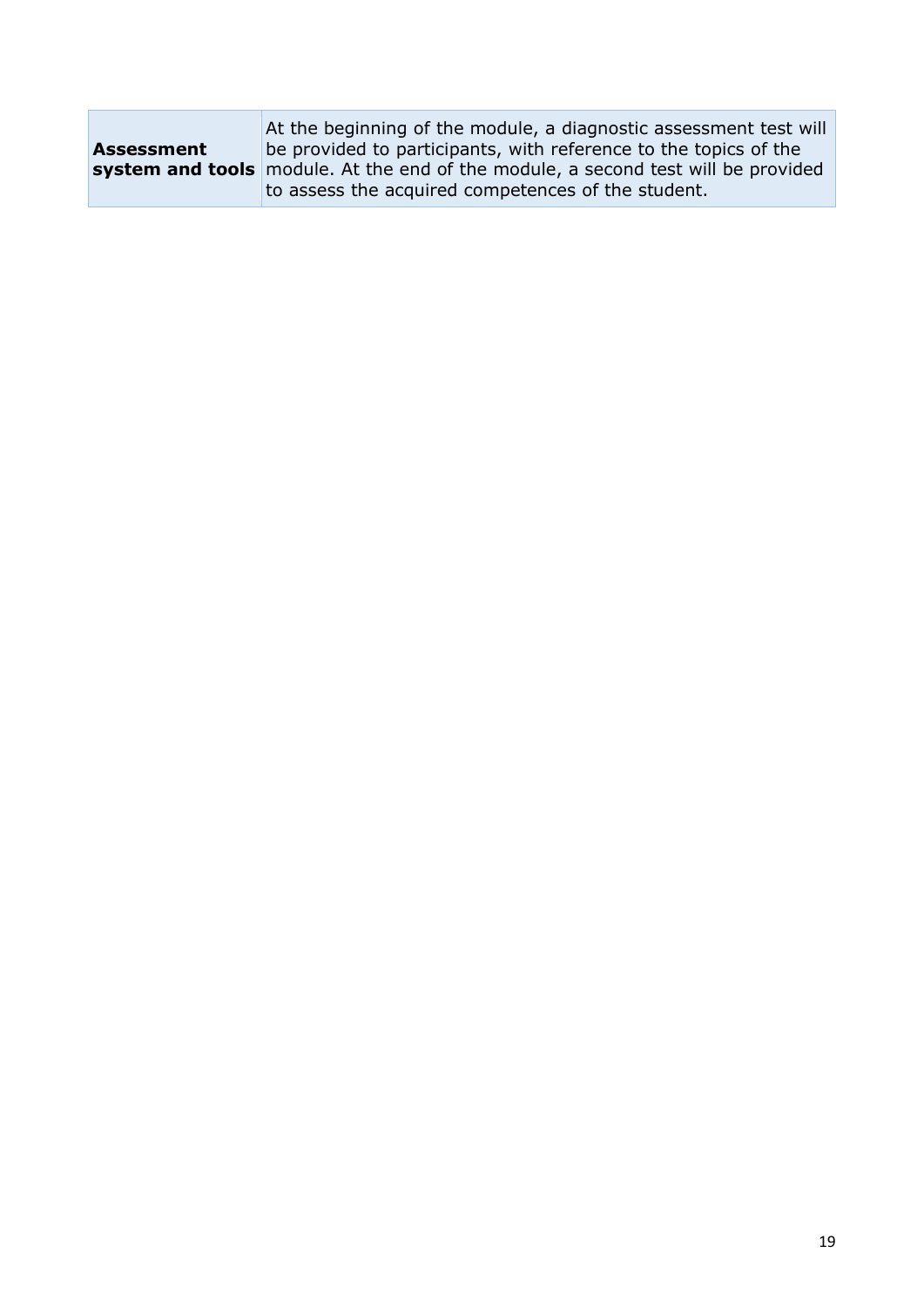| <b>GOING INTERNATIONAL</b><br>9.       |                                                                                                                                                                                                                                                                                                                                                                                                                                                                                                                                                                                                                                                                                                                                                                                                                                                    |  |  |  |
|----------------------------------------|----------------------------------------------------------------------------------------------------------------------------------------------------------------------------------------------------------------------------------------------------------------------------------------------------------------------------------------------------------------------------------------------------------------------------------------------------------------------------------------------------------------------------------------------------------------------------------------------------------------------------------------------------------------------------------------------------------------------------------------------------------------------------------------------------------------------------------------------------|--|--|--|
| <b>Module</b><br><b>Objective</b>      | This Module will provide trainers with competences, methodologies<br>and tools to support them in understanding the opportunities and<br>risks related to internationalisation of business processes, and to<br>recognise the features of the target market and to understand and<br>effectively apply techniques of international commerce.                                                                                                                                                                                                                                                                                                                                                                                                                                                                                                       |  |  |  |
| n. hrs                                 | 13                                                                                                                                                                                                                                                                                                                                                                                                                                                                                                                                                                                                                                                                                                                                                                                                                                                 |  |  |  |
| <b>Content of the</b><br><b>Module</b> | 1. Market strategy in international markets<br>International economic scenarios, internationalization of internal<br>processes (Marketing, HR, Financials, IT, etc.), analysis of<br>worldwide markets.<br>2. Export design and plan<br>"What is an export plan?", strategies, objectives and actions to<br>implement it. Implementation and control.<br>3. Risks of internationalization of processes<br>The ability to manage risk will help companies act more<br>confidently on future business decisions.<br>4. Internationalisation Frameworks<br>Simple, but important concepts to support in understanding of<br>important internationalisation issues. Frameworks and models<br>here include Porters Diamond, the CAGE Framework and Modes<br>of Entry (export / joint ventures and alliances / licencing /<br>foreign direct investment. |  |  |  |
| <b>Output</b><br>competences           | At the end of the module Trainers will develop or strengthen the<br>following competences/capabilities:<br>Critical awareness of discipline-based concepts and<br>approaches to understand the complexity of managing an<br>organization in the global business arena and related<br>opportunities and risks.<br>Understanding of how acquired theoretical knowledge and<br>techniques can be applied in practical international business<br>situations including target market understanding<br>Reference 'Soft Landing' Programmes<br>$\bullet$                                                                                                                                                                                                                                                                                                  |  |  |  |
| Methodology<br>and tools               | Module 9 will be mainly provided through frontal lessons, using<br>case studies, bringing concrete examples of to the class about the<br>topic. Teachers can use powerpoint slides, blackboard and online<br>whiteboards in their training                                                                                                                                                                                                                                                                                                                                                                                                                                                                                                                                                                                                         |  |  |  |
| <b>Training</b><br>methods             | <b>Frontal lessons</b><br>Stage<br>$\Box$<br>⊠<br>$\boxtimes$ Case Analysis<br>Project work<br>❏<br>Group search<br>Individual project<br>$\Box$<br>❏<br>Individual study<br>⊠<br><b>Tutorials</b><br>$\Box$                                                                                                                                                                                                                                                                                                                                                                                                                                                                                                                                                                                                                                       |  |  |  |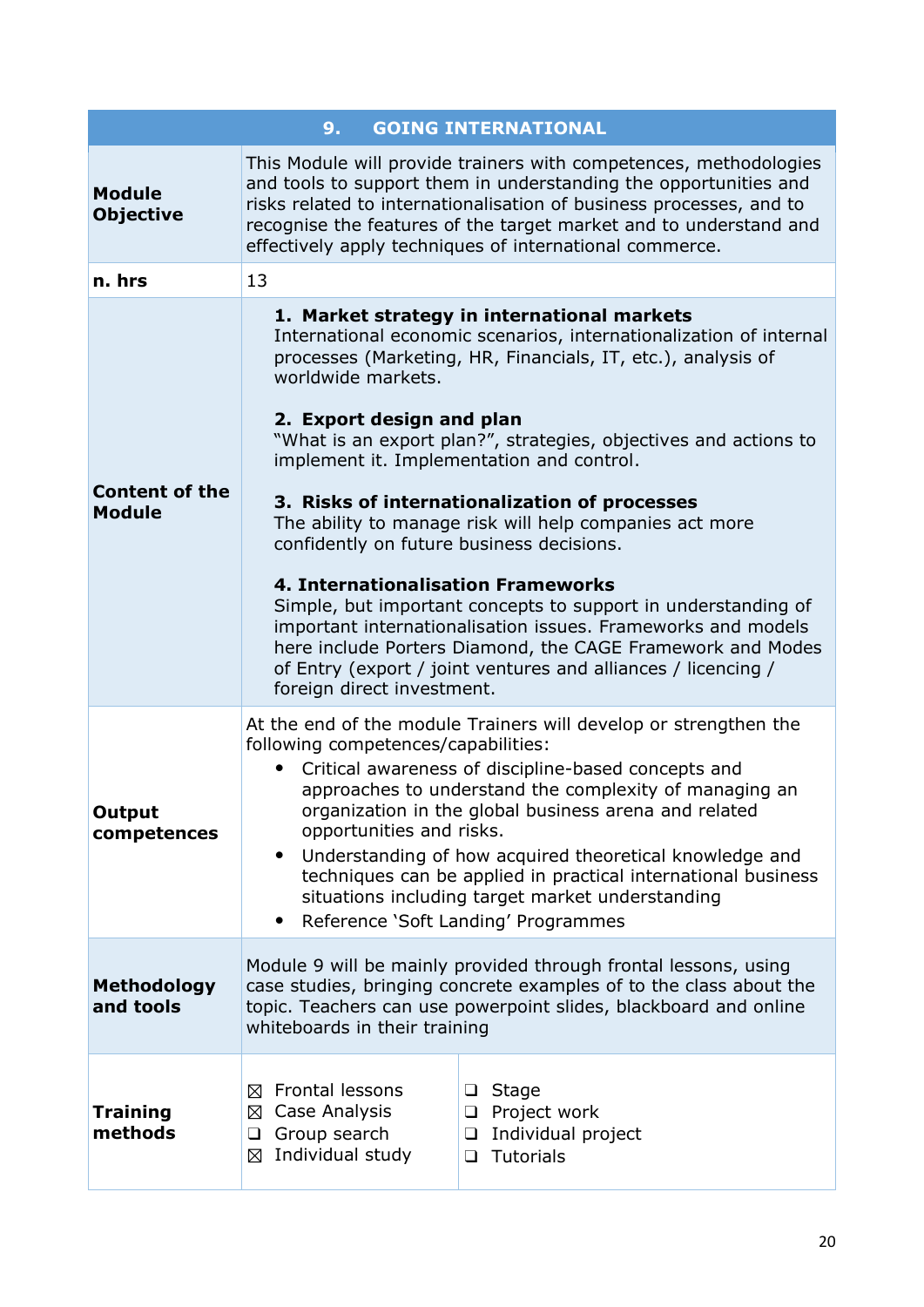| Assessment | At the beginning of the module, a quick self-assessment test will be  |
|------------|-----------------------------------------------------------------------|
| system and | provided to participants, with reference to the topics of the module. |
| tools      | At the end of the module, a second test will be provided to assess    |
|            | the acquired competences of the student.                              |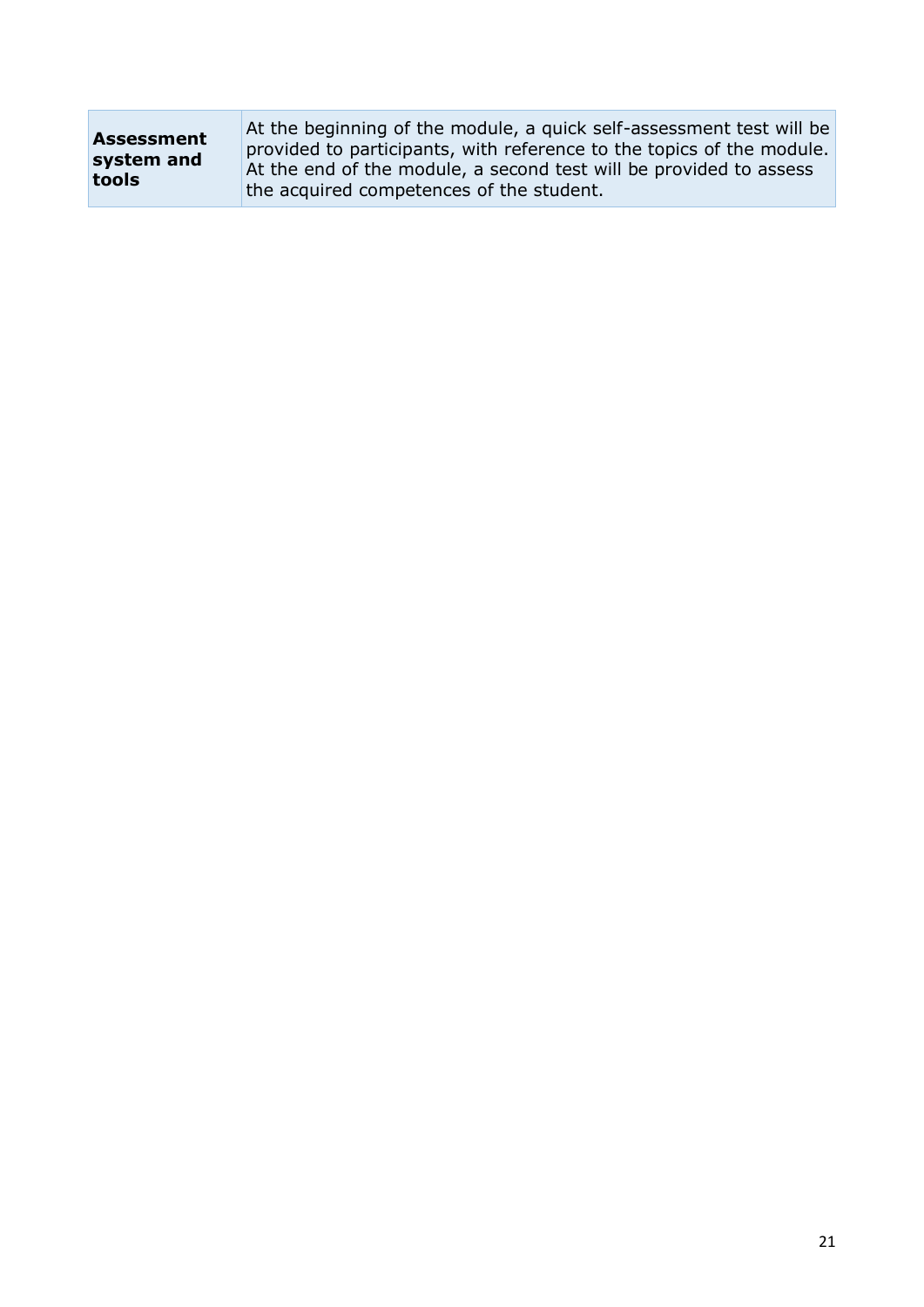|                                        | 10.<br><b>HOW IS MY BUSINESS DOING?</b>                                                                                                                                                                                                                                                                                                                                                                                                                                                                                                                                                                                                                                                                                                                                                                                                                                                                                                                                                                         |  |  |
|----------------------------------------|-----------------------------------------------------------------------------------------------------------------------------------------------------------------------------------------------------------------------------------------------------------------------------------------------------------------------------------------------------------------------------------------------------------------------------------------------------------------------------------------------------------------------------------------------------------------------------------------------------------------------------------------------------------------------------------------------------------------------------------------------------------------------------------------------------------------------------------------------------------------------------------------------------------------------------------------------------------------------------------------------------------------|--|--|
| <b>Module</b><br><b>Objective</b>      | To understand and acquire key principles of performance<br>measurement and management the organizations of all types,<br>from large global firms (MNEs) to non-profit organizations (public<br>sector or NGOs), in order to transfer them to entrepreneurs.                                                                                                                                                                                                                                                                                                                                                                                                                                                                                                                                                                                                                                                                                                                                                     |  |  |
| n. hrs                                 | 8                                                                                                                                                                                                                                                                                                                                                                                                                                                                                                                                                                                                                                                                                                                                                                                                                                                                                                                                                                                                               |  |  |
| <b>Content of the</b><br><b>Module</b> | 1. Employee performance in business<br>Business performance and commercial effectiveness, is<br>determined by the ability of a company to implement optimal<br>organisation with the aim of offering a product or service that<br>meets the expectations of consumers and customers. Staff<br>are an essential element of this.<br>2. Measurement and assessment<br>Understand the uses, benefits and limitations of employee<br>assessment measures, financial assessment measures such<br>as ROI, EVA, and residual income, business measures (KPIs)<br>such as new product development, customer acquisition and<br>retention costs, etc., and the optimisation of an organisation's<br>strategy through performance measurement systems such as<br>the Balanced Scorecard.<br><b>3. Management Accounts</b><br>Using management accounting to help managers decide on the<br>prices of products and in general the market positioning, by<br>providing all the information regarding costs, market factors, |  |  |
| <b>Output</b><br>competences           | and profitability.<br>The broad objectives of this Module are to provide trainers with<br>competencies, methodologies and tools to support entrepreneurs<br>to understand and acquire key principles of performance<br>measurement and management in organisations such as:<br>Understand the role of strategic planning and control, and<br>associated strategic objectives in performance<br>management, and the implications for strategic<br>management accounting information, and attendant<br>systems.<br>Identify, assess and analyse key external influences on<br>organizational performance, particularly relating to key<br>stakeholders and ethical issues.<br>Understand and apply strategic performance measurement<br>techniques, both financial and non-financial, in the context<br>of improving organizational performance.<br>Identify, apply, and evaluate strategic planning control<br>tools and techniques                                                                              |  |  |
| <b>Methodology</b><br>and tools        | Module 10 will be mainly provided through frontal lessons, using<br>case analysis to bring concrete examples of to the class about<br>the topic. Teachers can use PowerPoint slides, white/blackboards<br>in their training                                                                                                                                                                                                                                                                                                                                                                                                                                                                                                                                                                                                                                                                                                                                                                                     |  |  |